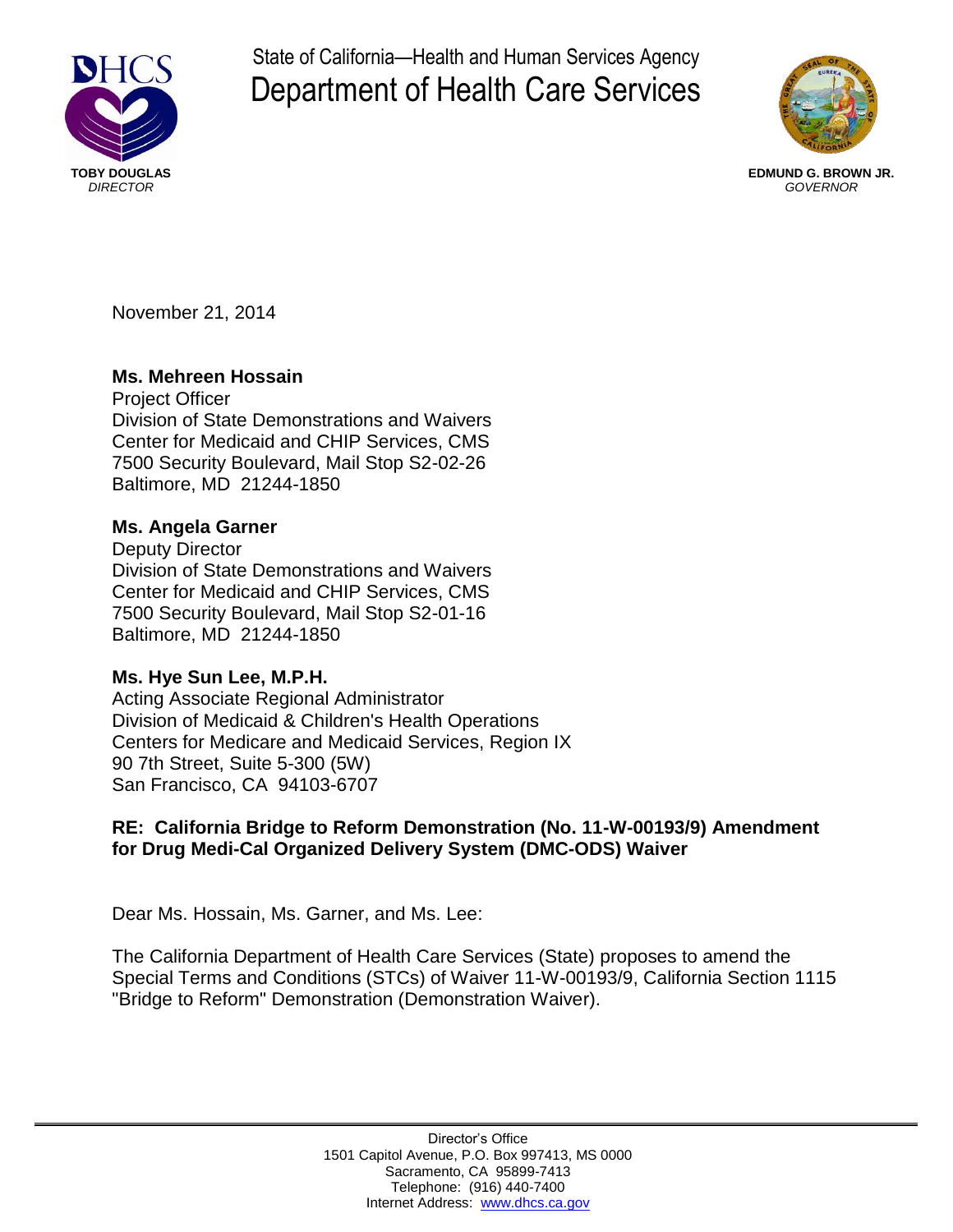California's Drug Medi-Cal Organized Delivery System (DMC-ODS) 1115 demonstration waiver provides a continuum of care modeled after the American Society of Addiction Medicine (ASAM) Criteria for substance use disorder treatment services. The waiver amendment will make improvements to the Drug Medi-Cal (DMC) service delivery system, more local control and accountability in selection of high quality providers, improved local coordination of case management services, implementation of evidenced based practices in substance abuse treatment, and coordination with other systems of care including physical health. The DMC-ODS will demonstrate how organized substance use disorder (SUD) care increases the success of DMC beneficiaries while decreasing other system health care costs. Participation for providing services under this waiver is voluntary; eight to twelve counties are expected to initially opt-in to waiver participation.

This waiver amendment would allow the State to extend the DMC Residential Treatment Service, as an integral aspect of the continuum of care, to additional beneficiaries. Historically, the Residential Treatment service was only available to pregnant/postpartum beneficiaries in facilities with a capacity of 16 or less beds. This waiver will create a Residential Treatment service operable in facilities with no bed capacity limit.

The State is requesting that this Demonstration Waiver amendment request be approved as soon as possible and no later than April 1, 2015, to ensure that necessary preparations are completed. State staff will collaborate in the coming months with the Centers for Medicare and Medicaid Services (CMS) to secure prompt approval of this amendment.

## **BACKGROUND**

California Assembly Bill (AB) 1, First Extraordinary Session, Statutes of 2013 authorized the expansion of Medi-Cal eligibility to childless adults with annual incomes up to 133 percent of the Federal Poverty Level, effective January 1, 2014.

## **IMPACT TO SERVICES**

Upon approval of the waiver, the State will make the Residential Treatment Service available to beneficiaries other than pregnant/postpartum, and make it operable in facilities with no bed capacity limit. It will establish a residential treatment limit of a 90 day maximum for adults and 30-day maximum for adolescents, unless Medi-Cal necessity authorizes a one-time extension of up to 30 days. Additional details on waiver provisions are contained in the Special Terms and Conditions (Exhibit 1).

The waiver will also make the following improvements to DMC services:

 Continuum of Care: Putting together into a continuum of care those services available to address substance use, including: physician consultation,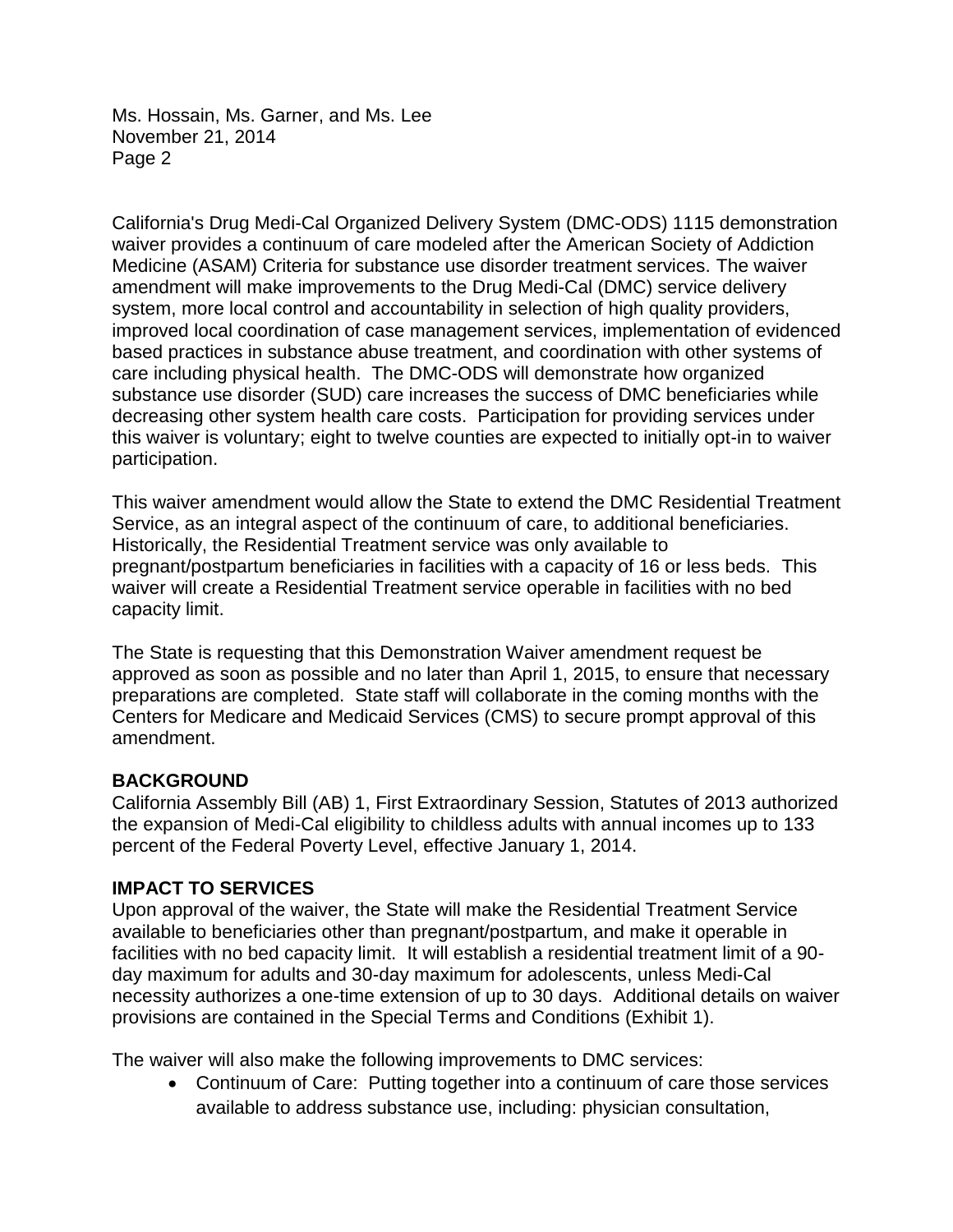> outpatient treatment, case management, medication assisted treatment, recovery services, recovery residence, withdrawal management, and residential treatment.

- Assessment Tool: Establishing the ASAM assessment tool to determine the most appropriate level of care so that clients can enter the system at the appropriate level and step up or step down in intensive services, based on their response to treatment.
- Case Management and Residency: Providing case management services to ensure that the client is moving through the continuum of care, and providing that counties coordinate care for those residing within the county.
- Selective Provider Contracting: Giving counties more authority to select quality providers. Safeguards include providing that counties cannot discriminate against providers, that beneficiaries will have choice within a service area, and that a county cannot limit access.
- Provider Appeals Process: Creating a provider contract appeal process where providers can appeal to the county and then the state. State appeals will focus solely on ensuring network adequacy.
- Clear State and County Roles: Counties will be responsible for oversight and monitoring of providers as specified in their county contract.
- Coordination: Supporting coordination and integration across systems, such as with the provision that counties enter into Memoranda of Understanding (MOUs) with managed care health plans for referrals and coordination, providing that county substance use programs collaborate with criminal justice partners.
- Authorization and Utilization Management: Providing that counties authorize services, with residential treatment required and others as counties determine, and ensuring Utilization Management.
- Workforce: Expanding service providers to include Licensed Practitioners of the Healing Arts for the assessment of beneficiaries, and other functions within their scope of practice.
- Program Improvement: Promoting a consumer-focus, using evidence-based practices including medication assisted treatment services and increasing system capacity for youth services.

# **WAIVER AUTHORITY**

The State believes the existing waivers of freedom of choice, statewideness, and comparability encompasses this proposed Demonstration Waiver amendment. To the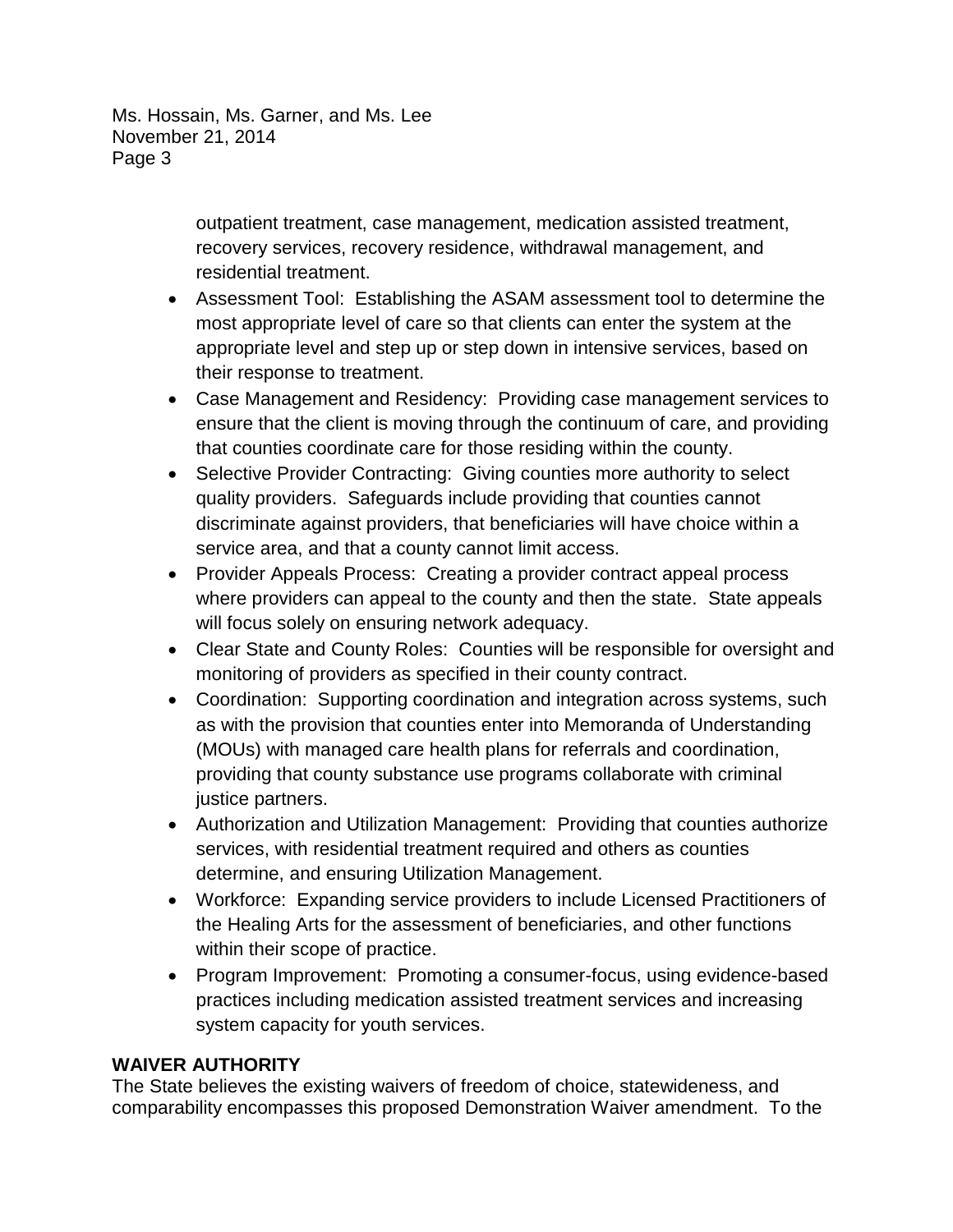extent necessary, the State requests its authority to operate under these waivers extends to the amendments contained in this request.

The State has ensured its compliance with the Medicaid CFR 438 requirements and will seek amendments to waive some of these requirements as the State did with the implementation of the Low Income Health Program.

# **EXPENDITURE AUTHORITY**

This proposed Demonstration Waiver amendment will not impact the existing Waiver Expenditure Authority. Expenditures not otherwise eligible for Federal Financial Participation may be claimed for covered services furnished to DMC-ODS beneficiaries who are residents in facilities that meet the definition of an Institution for Mental Disease. These facilities include, but are not limited to, free standing psychiatric hospitals, chemical dependency recovery hospitals, and state licensed residential facilities for residential treatment, and withdrawal management services.

# **PUBLIC NOTICE AND TRIBAL NOTICE**

The State has provided, and will continue to provide, Public Notice on the DMC-ODS through various means including but not limited to:

- January-March 2014 Stakeholder Conference Calls
- January 28 Narcotic Treatment Program Advisory Group
- April 2, 2014 Waiver Advisory Group
- April 15, 2014 Waiver Advisory Group
- April 30, 2014 Waiver Advisory Group
- July 29, 2014 Narcotic Treatment Program Advisory Group
- July 30, 2014 Waiver Advisory Group
- August 12, 2014 DHCS SUD Conference
- October 2, 2014 Behavioral Health Forum
- October 16, 2014 California Mental Health Planning Council
- October 21, 2014 Senate Legislative Hearing
- November 3, 2014 Waiver Advisory Group
- November 4, 2014 Narcotic Treatment Program Advisory Group

On August 28, 2014, the State issued the Tribal Notice regarding the State's intention to request the Waiver amendment for the DMC-ODS. On October 17, 2014, questions and comments from the Tribal Notice were posted to the DHCS website http://www.dhcs.ca.gov/services/rural/Pages/Tribal\_Notifications.aspx.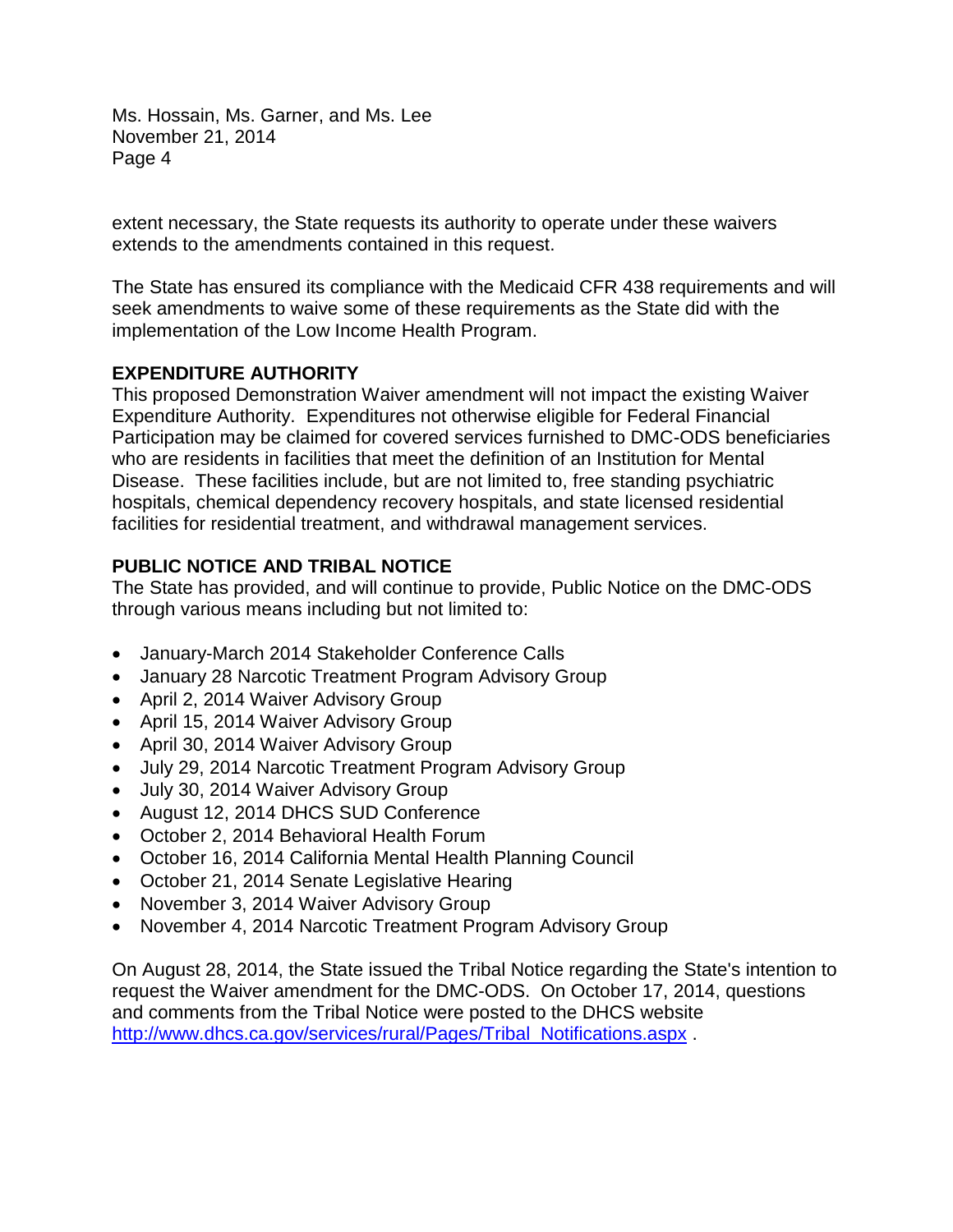## **BUDGET NEUTRALITY**

A revised budget neutrality calculation for the complete Waiver is enclosed (Enclosure 2). As noted in the budget neutrality file, the estimates were based on an assumption of eight specific counties opting in for participation. The eight counties used in the computation were used exclusively for budget neutrality purposes and is not intended to imply which counties will opt-in or out of the wavier. The budget neutrality will be updated to reflect estimates of actual opt-in counties as each county enters the program.

## **EVALUATION**

Through an existing contract, the University of California, Los Angeles, Integrated Substance Abuse Programs will conduct an evaluation to measure and monitor the outcomes from the waiver. The design of the evaluation will focus on the four key areas of access, quality, cost, and integration and coordination of care. California will utilize the SUD data system currently in place known as the California Outcomes Measurement System (CalOMS). CalOMS captures data from all SUD treatment providers which receive any form of government funding. The CalOMS data set, along with additional waiver specific data, will enable the State to evaluate the effectiveness of the DMC-ODS. The State will submit the complete design of the evaluation within 60 days of the approval of the amendment.

Thank you for your assistance and continued support of California's commitment to improving health care delivery and innovation. The State is happy to assist you and your staff in any way as you review the proposed Demonstration Waiver amendment. If you have any questions, please contact Karen Baylor, Ph.D., LMFT, Deputy Director Mental Health and Substance Use Disorder Services at (916) 440-7566.

Sincerely,

*ORIGINAL SIGNED BY TOBY DOUGLAS* 

Toby Douglas **Director** 

**Enclosures** 

- Enclosure 1-Special Terms and Conditions
- Enclosure 2-Budget Neutrality

cc: Please see next page.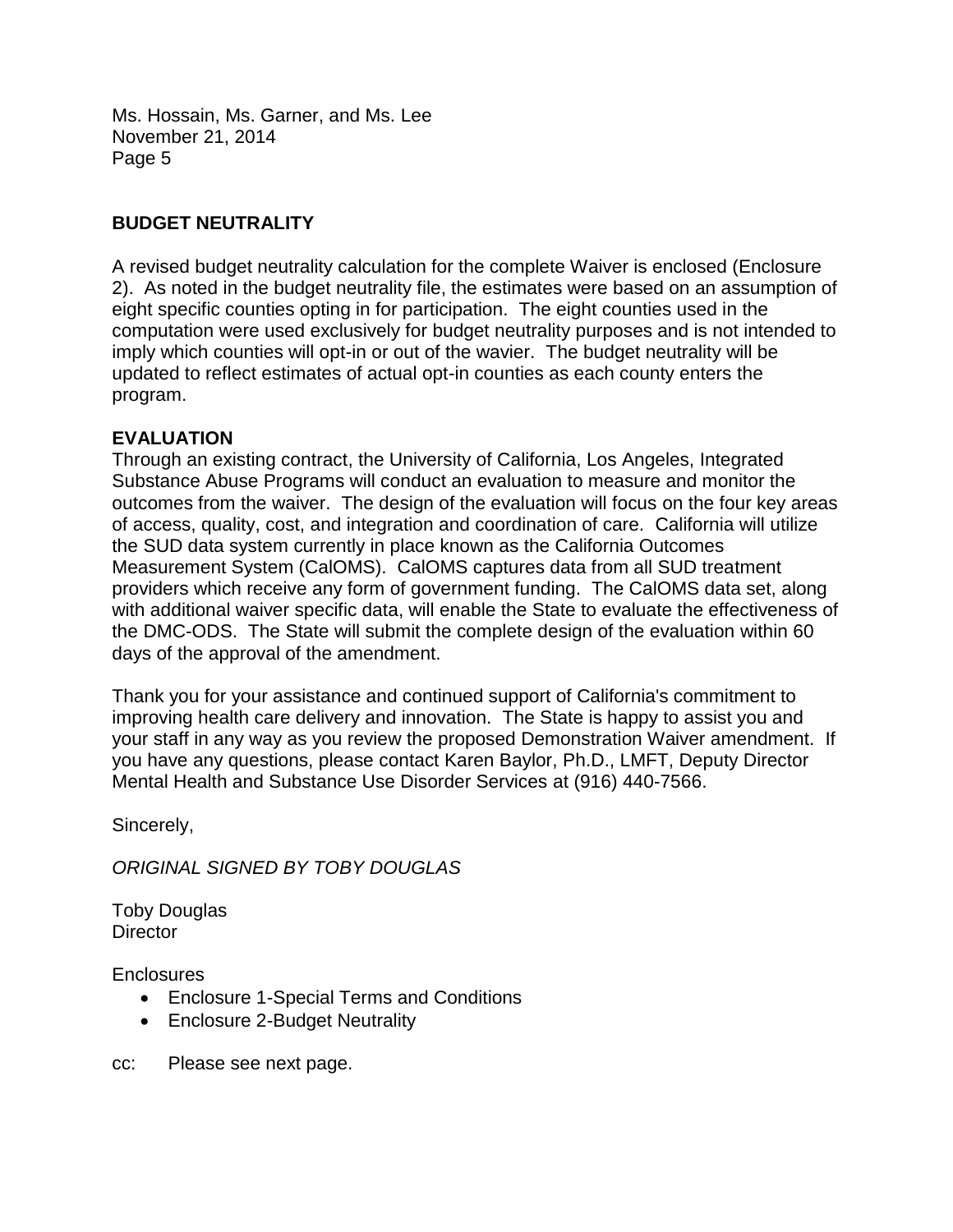cc: Barbara Edwards Director, Disabled and Elderly Health Programs Group Center for Medicaid, CHIP, and Survey & Certification Centers for Medicare & Medicaid Services

> John O'Brien Senior Policy Advisor Disabled and Elderly Health Programs Group Center for Medicaid and CHIP Services Centers for Medicare & Medicaid Services

> Mari Cantwell Chief Deputy Director, Health Care Programs Marianne.Cantwell@dhcs.ca.gov

Karen Baylor Deputy Director, Mental Health and Substance Use Disorders Karen.Baylor@dhcs.ca.gov

Marlies Perez Chief, Substance Use Disorders Compliance Division Marlies.Perez@dhcs.ca.gov

Don Braeger Chief, Substance Use Disorders Prevention, Treatment, and Recovery Services **Division** Don.Braeger@dhcs.ca.gov

Laurie Weaver Chief, Benefits Division Laurie Weaver@dhcs.ca.gov

Danielle Stumpf Director's Office Danielle.Stumpf@dhcs.ca.gov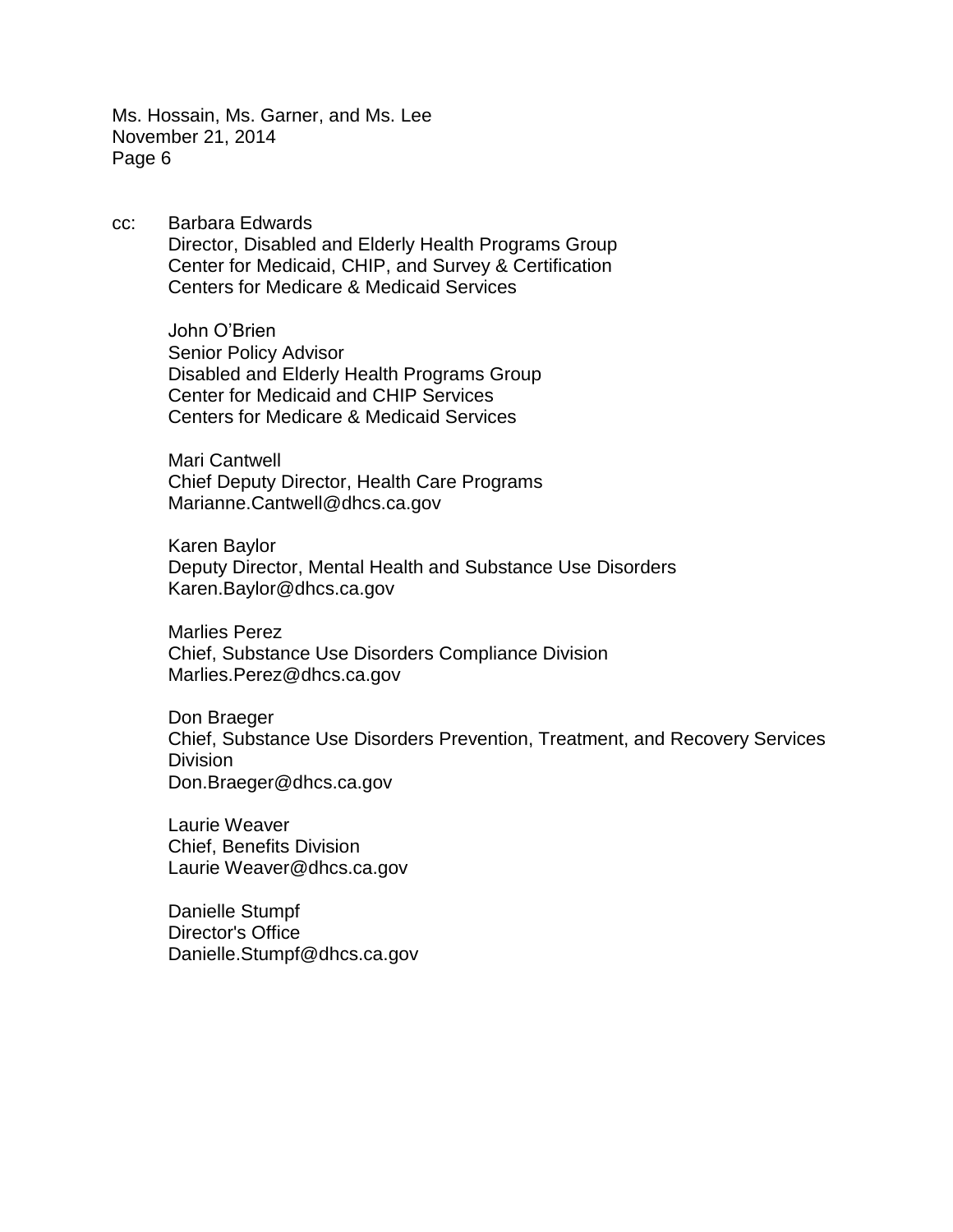## **CA Bridge to Health Reform Drug Medi-Cal Organized Delivery System Waiver Standard Terms and Conditions (STCs) (November 2014)**

## **Drug Medi-Cal Organized Delivery System**

**1. Drug Medi-Cal Eligibility and Delivery System.** The "Drug Medi-Cal Organized Delivery System (DMC-ODS)" provides a continuum of care modeled after the American Society of Addiction Medicine (ASAM) Criteria for substance use disorder treatment services, enables more local control and accountability, provides greater administrative oversight, creates utilization controls to improve care and efficient use of resources, implements evidenced based practices in substance abuse treatment, and coordinates with other systems of care. This approach provides the beneficiary with access to the care and system interaction needed in order to achieve sustainable recovery. The DMC-ODS will demonstrate how organized substance use disorder care increases the success of DMC beneficiaries while decreasing other system health care costs.

## a. DMC Beneficiaries

- DMC-ODS beneficiaries:
	- Have no age restrictions to receive DMC-ODS services:
	- Are self-referred or receive referral by another person or organization, including but not limited to, physical health providers, law enforcement, family members, mental health care providers, schools, and county departments;
	- Derive their Medicaid eligibility from the State Plan and meet the Diagnostic and Statistical Manual of Mental Disorders (DSM) for Substance-Related and Addictive Disorders with the exception of Tobacco-Related Disorders and Non-Substance-Related Disorders, and meet medical necessity criteria for services received as determined by the ASAM Criteria;
	- Fit into the DMC continuum of care of services based on the ASAM Criteria; and,
	- Reside in a county that opts into the Demonstration Waiver.
- ii. Intersection with the Criminal Justice System: Beneficiaries involved in the criminal justice system often are harder to treat for SUD. While research has shown that the criminal justice population can respond effectively to treatment services, the beneficiary may require more intensive services. Additional services for this population may include:
	- Eligibility: Counties recognize and educate staff and collaborative partners that Parole and Probation status is not a barrier to expanded Medi-Cal substance use disorder treatment services if the parolees and probationers are eligible.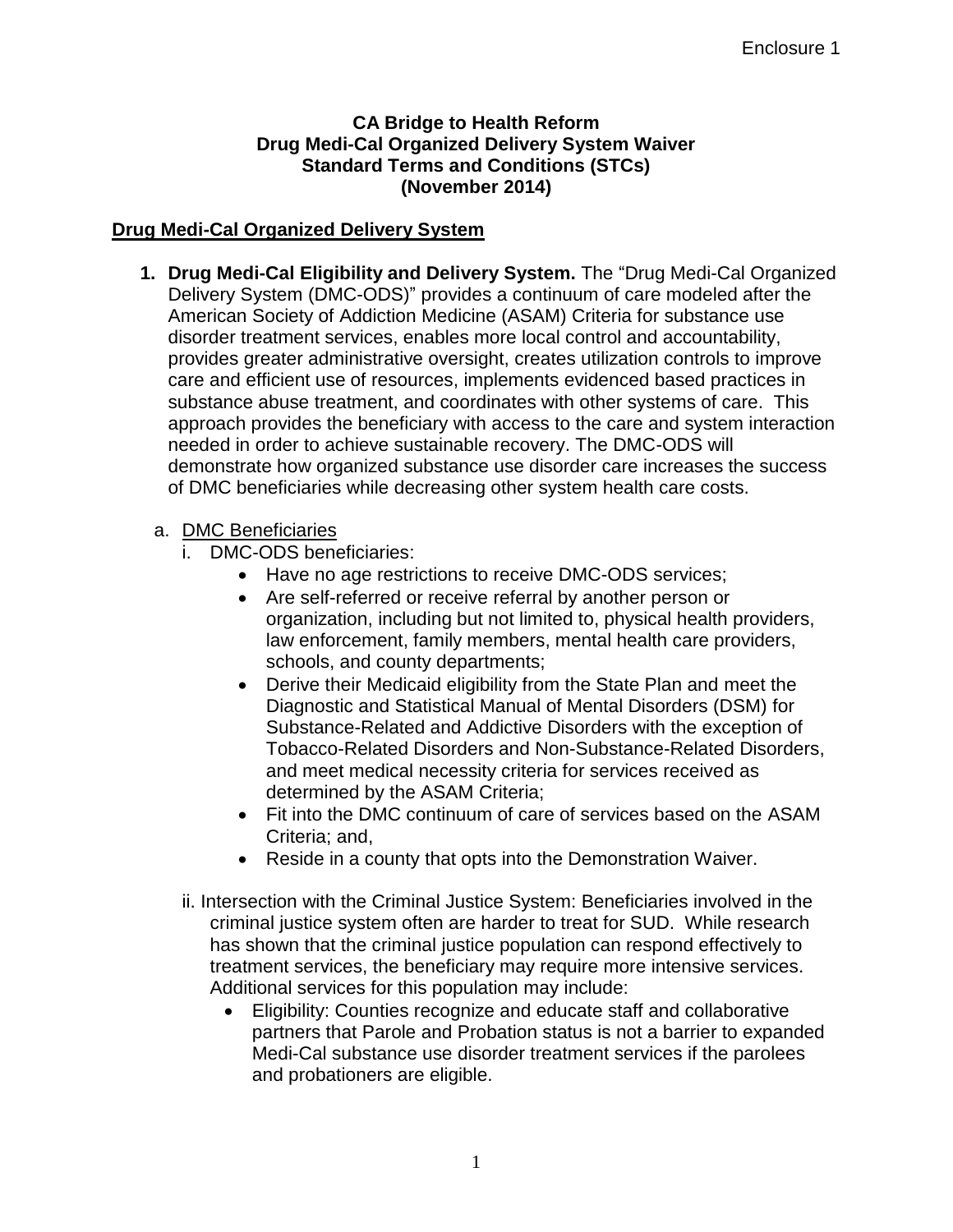- Lengths of Stay: Additional lengths of stay for withdrawal and residential services for criminal justice offenders if assessed for need (e.g. up to 6 months residential; 3 months FFP with a one-time 30-day extension if found to be medically necessary and if longer lengths are needed, other county identified funds can be used).
- Promising Practices: Counties utilize promising practices such as Drug Court services.

## b. Delivery System

DMC-Organized Delivery System is a Medi-Cal benefit in counties that choose to opt into the Waiver. DMC-ODS shall be available as a Medi-Cal benefit for individuals who meet the medical necessity criteria and reside in a county that opts into the waiver. Upon approval of an implementation plan, the State will contract with the county to provide DMC-ODS services. The county will subcontract with DMC certified providers or provide county-operated services to provide all services outlined in the DMC-ODS. Counties may also contract with a managed care plan to provide services. Participating counties with the approval from the State may develop regional delivery systems for one or more of the required modalities or request flexibility in delivery system design or comparability of services. Counties may act jointly in order to deliver these services.

## c. DMC-ODS Program Eligibility Criteria

The DMC-ODS benefit shall be available to all beneficiaries who meet the requirements of Standard Terms and Conditions (STCs) 1(a) and for whom DMC-ODS is available based on STC 1(b) and who qualify based on the medical criteria outlined below. In order for Drug Medi-Cal reimbursement, the beneficiary must meet the following medical necessity criteria:

- i. Must have one diagnosis from the Diagnostic and Statistical Manual of Mental Disorders (DSM) for Substance-Related and Addictive Disorders with the exception of Tobacco-Related Disorders and Non-Substance-Related Disorders;
- ii. Must meet the ASAM Criteria definition of medical necessity for services based on the ASAM Criteria. Medical necessity encompasses all six dimensions so that a more holistic concept would be clinical necessity, necessity of care or clinical appropriateness. Medical necessity pertains to necessary care for biopsychosocial severity and is defined by the extent and severity of problems in all six multidimensional assessment areas of the patient. It must not be restricted to acute care and narrow medical concerns (such as severity of withdrawal risk as in Dimension 1); acuity of physical health needs (as in Dimension 2); or Dimension 3 psychiatric issues (such as imminent suicidality).
- d. DMC-ODS Eligibility Determination Eligibility determination for the DMC-ODS benefit will be performed as follows: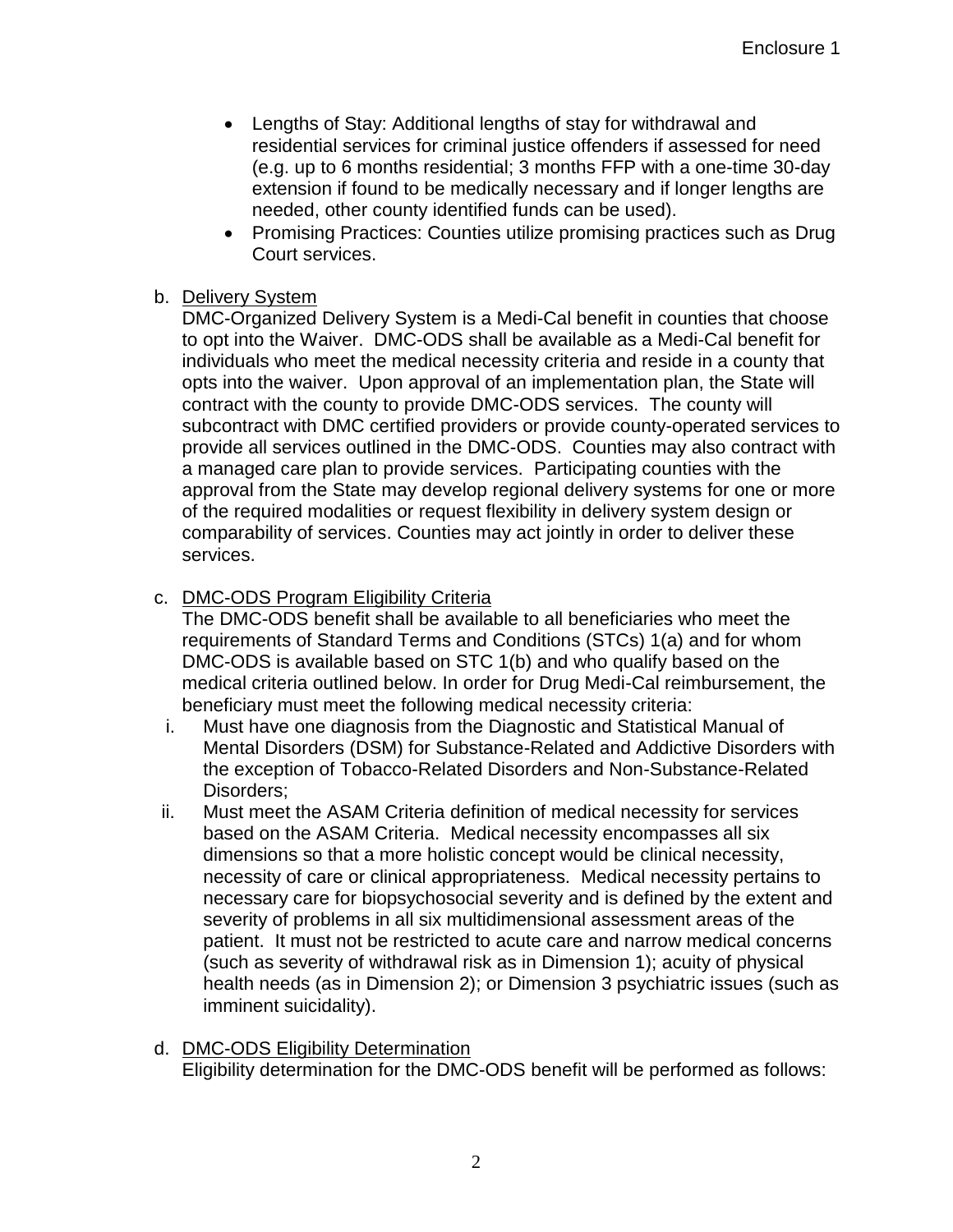- i. The eligibility determination will be conducted by the county or county contracted provider. When the county contracted provider conducts the initial eligibility, it will be reviewed and approved by the county prior to payment for services.
- ii. The initial eligibility determination for the DMC-ODS benefit will be performed through a face-to-face review or telehealth by a Medical Director, licensed physician, or Licensed Practitioner of the Healing Arts (LPHA), which includes the following: physician, licensed/waivered psychologist, licensed/waivered/registered social worker, licensed/waivered/registered marriage and family therapist, licensed/waivered/registered Licensed Professional Clinical Counselor or registered nurse and nurse practitioners. After establishing a diagnosis, the ASAM Criteria will be applied to determine placement into the level of assessed services.
- iii. Eligibility for ongoing receipt of DMC-ODS is determined at least every six months through the reauthorization process for individuals determined by the Medical Director, licensed physician or LPHA to be clinically appropriate.
- e. Grievances and Appeals
	- i. Each County shall have an internal grievance process that allows a beneficiary, or provider on behalf of the beneficiary, to challenge a denial of coverage of services or denial of payment for services by a participating County.
	- ii. The Department of Health Care Services will provide beneficiaries access to a state fair hearing process.

# **2. DMC-ODS Benefit and Individual Treatment Plan (ITP)**

Standard DMC services approved through the State Plan Benefit will be available to all beneficiaries in all counties. Beneficiaries that reside in a Waiver County will receive Waiver benefits. County eligibility will be based on the MEDs file. Counties that do not opt into the Waiver are only allowed to access federal funding to perform services outlined in the approved state plan amendment for DMC services. Beneficiaries receiving services in counties which do not opt into the Waiver will not have access to the services outlined in the DMC-ODS.

| <b>DMC Services</b>           | <b>State Benefit Plan</b><br>(Non-Waiver) | Opt-In Waiver |
|-------------------------------|-------------------------------------------|---------------|
| Outpatient/Intensive          |                                           |               |
| Outpatient                    |                                           |               |
| <b>NTP</b>                    |                                           | X             |
| Residential                   | <b>Perinatal Only</b>                     | X (one level) |
| <b>Withdrawal Management</b>  |                                           | X (one level) |
| <b>Additional MAT</b>         |                                           | Х             |
| <b>Recovery Services</b>      |                                           | Χ             |
| Case Management               |                                           | Χ             |
| <b>Physician Consultation</b> |                                           | Χ             |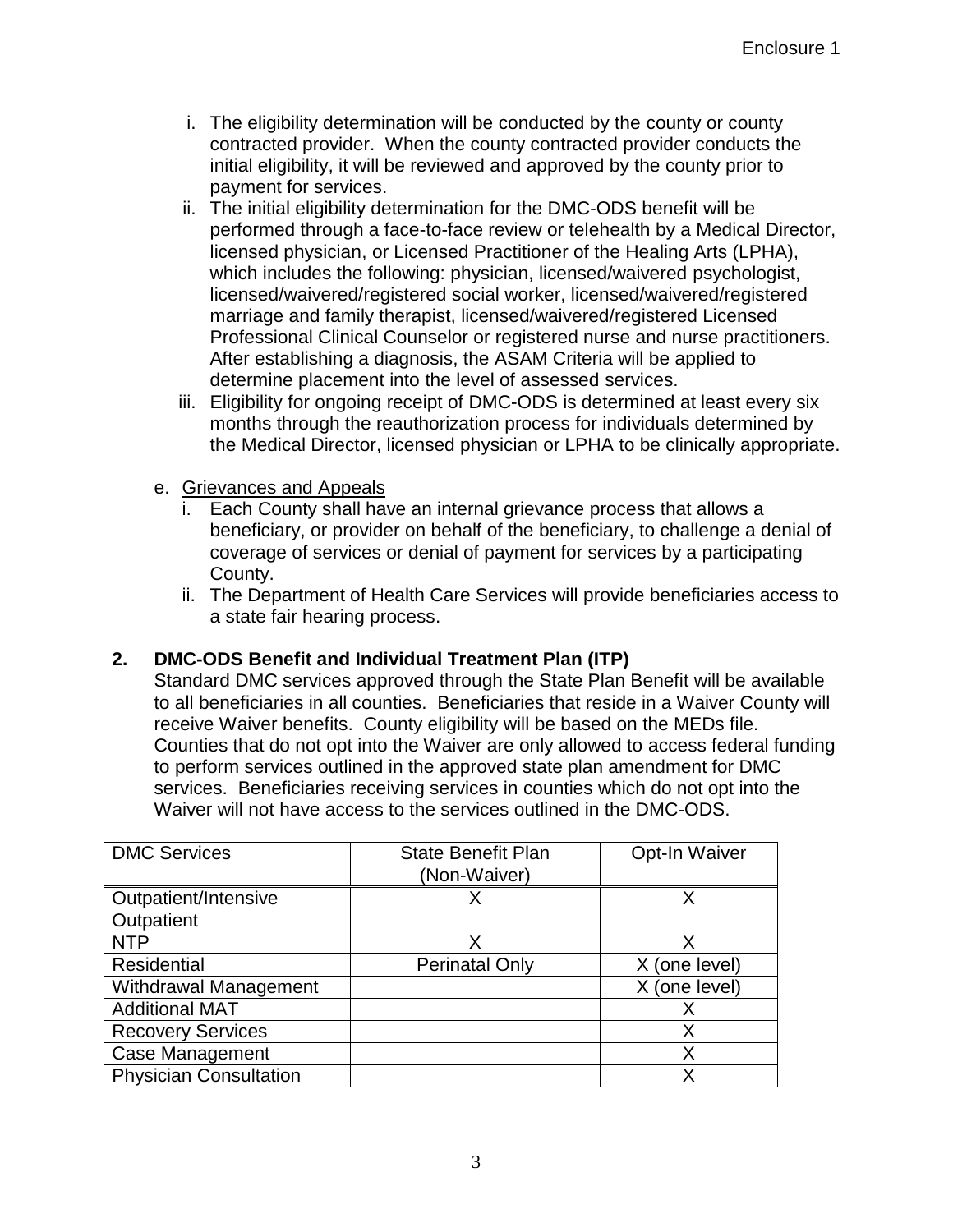The following services shall be provided to all eligible DMC-ODS beneficiaries for the identified level of care as follows. DMC-ODS benefits include a continuum of care that ensures that clients can enter SUD treatment at a level appropriate to their needs and step up or down to a different intensity of treatment based on their responses.

| <b>ASAM</b><br>Level of | <b>Title</b>                                                                                             | Description                                                                                                                                                                                                                                                                                 | Provider                                                                                              |
|-------------------------|----------------------------------------------------------------------------------------------------------|---------------------------------------------------------------------------------------------------------------------------------------------------------------------------------------------------------------------------------------------------------------------------------------------|-------------------------------------------------------------------------------------------------------|
| Care                    |                                                                                                          |                                                                                                                                                                                                                                                                                             |                                                                                                       |
| 1                       | <b>Outpatient Services</b>                                                                               | Less than 9 hours of service/week<br>(adults); less than 6 hours/week<br>(adolescents) for recovery or<br>motivational enhancement<br>therapies/strategies                                                                                                                                  | <b>DHCS Certified</b><br><b>Outpatient Facilities</b>                                                 |
| 2.1                     | <b>Intensive Outpatient</b><br><b>Services</b>                                                           | 9 or more hours of service/week (adults);<br>6 or more hours/week (adolescents) to<br>treat multidimensional instability                                                                                                                                                                    | <b>DHCS Certified</b><br><b>Intensive Outpatient</b><br><b>Facilities</b>                             |
| 2.5                     | Partial<br>Hospitalization<br><b>Services</b>                                                            | 20 or more hours of service/week for<br>multidimensional instability not requiring<br>24-hour care                                                                                                                                                                                          | <b>DHCS Certified</b><br><b>Intensive Outpatient</b><br><b>Facilities</b>                             |
| 3.1                     | <b>Clinically Managed</b><br>Low-Intensity<br><b>Residential Services</b>                                | 24-hour structure with available trained<br>personnel; at least 20 hours of clinical<br>service/week and prepare for outpatient<br>treatment.                                                                                                                                               | <b>DHCS Licensed</b><br><b>Residential Providers</b>                                                  |
| 3.3                     | <b>Clinically Managed</b><br><b>Population-Specific</b><br>High-Intensity<br><b>Residential Services</b> | 24-hour care with trained counselors to<br>stabilize multidimensional imminent<br>danger. Less intense milieu and group<br>treatment for those with cognitive or<br>other impairments unable to use full<br>active milieu or therapeutic community<br>and prepare for outpatient treatment. | <b>DHCS Licensed</b><br><b>Residential Providers</b>                                                  |
| 3.5                     | <b>Clinically Managed</b><br>High-Intensity<br><b>Residential Services</b>                               | 24-hour care with trained counselors to<br>stabilize multidimensional imminent<br>danger and prepare for outpatient<br>treatment. Able to tolerate and use full<br>milieu or therapeutic community                                                                                          | <b>DHCS Licensed</b><br><b>Residential Providers</b>                                                  |
| 3.7                     | <b>Medically Monitored</b><br>Intensive Inpatient<br><b>Services</b>                                     | 24-hour nursing care with physician<br>availability for significant problems in<br>Dimensions 1, 2, or 3. 16 hour/day<br>counselor availability                                                                                                                                             | <b>Chemical Dependency</b><br>Recovery Hospitals;<br><b>Free Standing</b><br>Psychiatric hospitals    |
| 4                       | <b>Medically Managed</b><br>Intensive Inpatient<br><b>Services</b>                                       | 24-hour nursing care and daily physician<br>care for severe, unstable problems in<br>Dimensions 1, 2, or 3. Counseling<br>available to engage patient in treatment                                                                                                                          | <b>Chemical Dependency</b><br>Recovery Hospitals,<br>Hospital; Free Standing<br>Psychiatric hospitals |
| <b>OTP</b>              | <b>Opioid Treatment</b><br>Program                                                                       | Daily or several times weekly opioid<br>agonist medication and counseling<br>available to maintain multidimensional<br>stability for those with severe opioid use<br>disorder                                                                                                               | <b>DHCS Licensed OTP</b><br>Maintenance<br>Providers, licensed<br>prescriber                          |

## ASAM Criteria Continuum of Care Services and the DMC-ODS System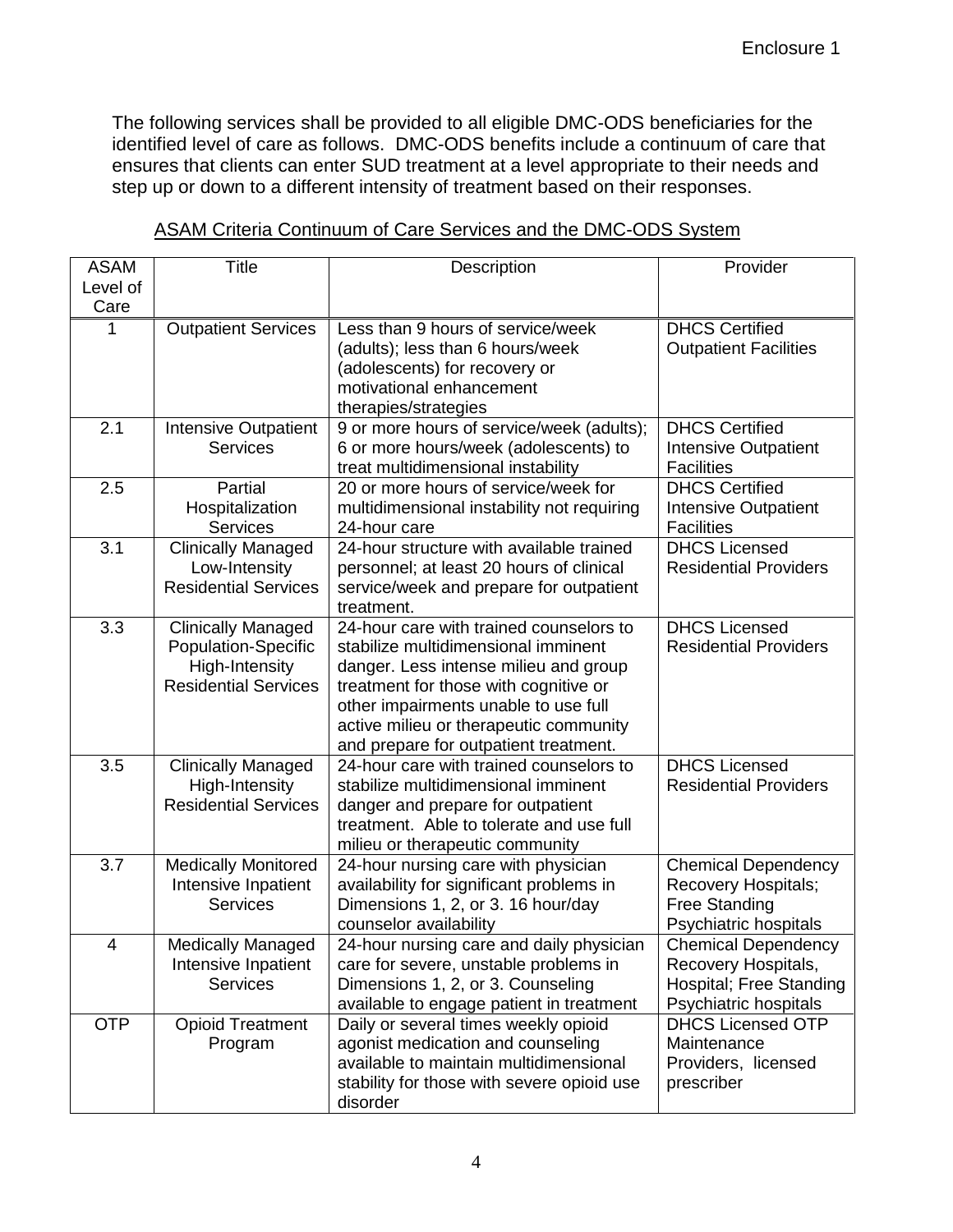# ASAM Criteria Withdrawal Services (Detoxification/Withdrawal Management) and the DMC-ODS System

| Level of Withdrawal<br>Management                                                | Level                | Description                                                                                                                                                               | Provider                                                                                                                                                                    |
|----------------------------------------------------------------------------------|----------------------|---------------------------------------------------------------------------------------------------------------------------------------------------------------------------|-----------------------------------------------------------------------------------------------------------------------------------------------------------------------------|
| Ambulatory<br>withdrawal<br>management without<br>extended on-site<br>monitoring | 1-WM                 | Mild withdrawal with daily or less<br>than daily outpatient supervision.                                                                                                  | <b>DHCS Certified Outpatient</b><br>Facility with Detox Certification;<br>Physician, licensed prescriber;<br>or OTP for opioids.                                            |
| Ambulatory<br>withdrawal<br>management with<br>extended on-site<br>monitoring    | 2-WM                 | Moderate withdrawal with all day<br>withdrawal management and<br>support and supervision; at night<br>has supportive family or living<br>situation.                       | <b>DHCS Certified Outpatient</b><br>Facility with Detox Certification;<br>licensed prescriber; or OTP.                                                                      |
| Clinically managed<br>residential withdrawal<br>management                       | $3.2 -$<br><b>WM</b> | Moderate withdrawal, but needs<br>24-hour support to complete<br>withdrawal management and<br>increase likelihood of continuing<br>treatment or recovery.                 | <b>DHCS Licensed Residential</b><br>Facility with Detox Certification;<br>Physician, licensed prescriber;<br>ability to promptly receive step-<br>downs from acute level 4. |
| Medically monitored<br>inpatient withdrawal<br>management                        | $3.7 -$<br><b>WM</b> | Severe withdrawal, needs 24-<br>hour nursing care & physician<br>visits; unlikely to complete<br>withdrawal management without<br>medical monitoring.                     | <b>Chemical Dependency</b><br>Recovery Hospitals; Free<br>Standing Psychiatric hospitals;<br>ability to promptly receive step-<br>downs from acute level 4                  |
| Medically managed<br>intensive inpatient<br>withdrawal<br>management             | 4-WM                 | Severe, unstable withdrawal and<br>needs 24-hour nursing care and<br>daily physician visits to modify<br>withdrawal management regimen<br>and manage medical instability. | Hospital, sometimes ICU,<br><b>Chemical Dependency</b><br>Recovery Hospitals; Free<br><b>Standing Psychiatric hospitals</b>                                                 |

Counties are required to provide the following services outlined in the chart below. Upon State approval, counties may implement a regional model with other counties or contract with providers in other counties in order to provide the required services.

| Service                       | Required                                   | Optional                              |
|-------------------------------|--------------------------------------------|---------------------------------------|
| <b>Outpatient Services</b>    | Outpatient                                 | Partial                               |
|                               | <b>Intensive Outpatient</b><br>$\bullet$   | Hospitalization                       |
| Residential                   | At least one level of service<br>$\bullet$ | <b>Additional levels</b><br>$\bullet$ |
| <b>Withdrawal Management</b>  | At least one level of service<br>$\bullet$ | <b>Additional levels</b><br>$\bullet$ |
| <b>Medication Assisted Tx</b> | Required<br>$\bullet$                      |                                       |
| <b>Recovery Services</b>      | Required                                   |                                       |
| <b>Case Management</b>        | Required                                   |                                       |
| <b>Physician Consultation</b> |                                            | Optional                              |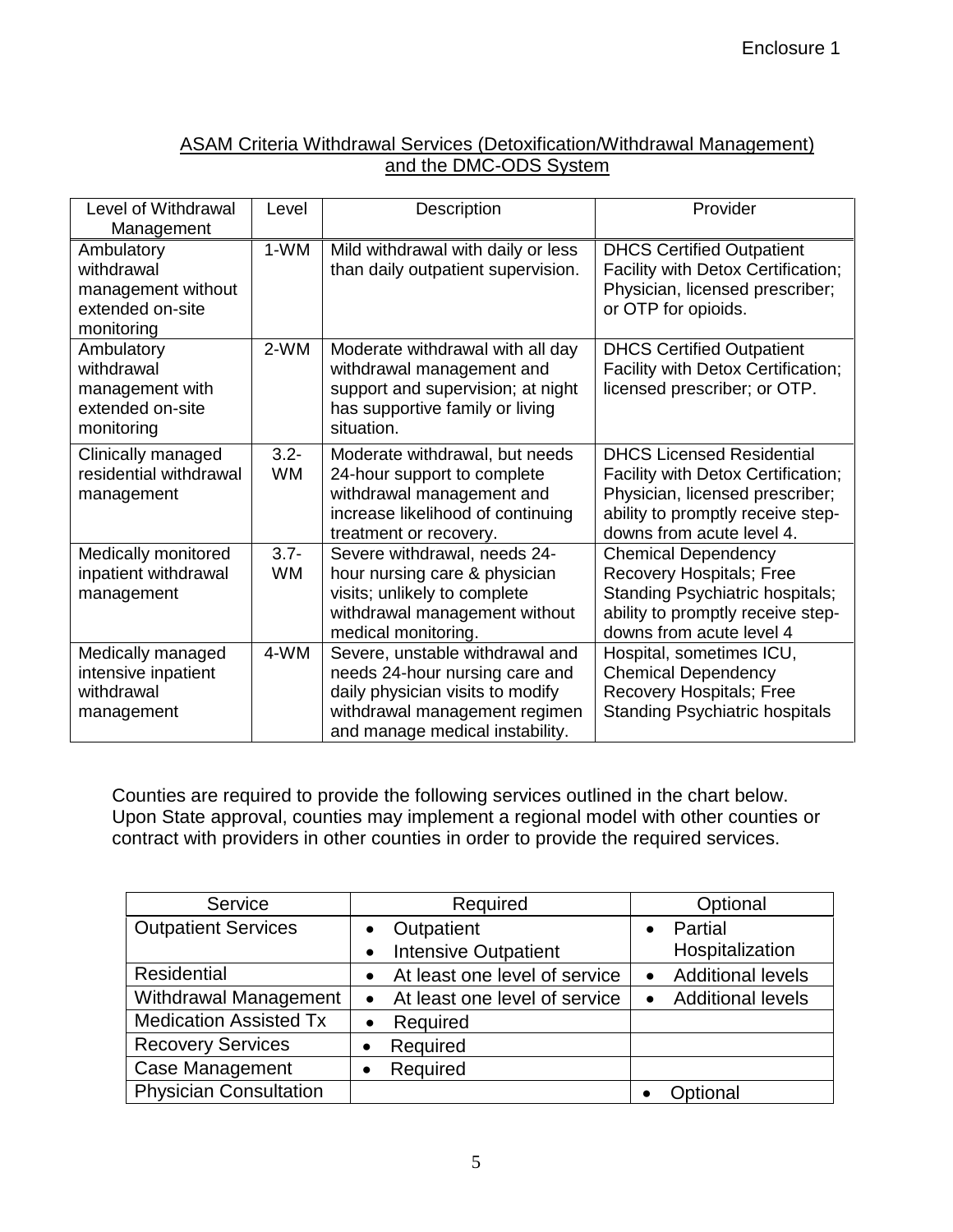i. Outpatient Services (ASAM Level 1) counseling services are provided to beneficiaries up to 9 hours a week for adults and less than 6 hours a week for adolescents when determined by a Medical Director or Licensed Practitioner of the Healing Arts to be medically necessary. Services can be provided by a licensed professional or a certified counselor in any appropriate setting in the community. Services can be provided inperson, by telephone or by telehealth.

The Components of Outpatient are:

- Intake: The process of determining that a beneficiary meets the medical necessity criteria and a beneficiary is admitted into a substance use disorder treatment program. Intake includes the evaluation or analysis of substance use disorders; the diagnosis of substance use disorders; and the assessment of treatment needs to provide medically necessary services. Intake may include a physical examination and laboratory testing necessary for substance use disorder treatment.
- Individual Counseling: Contacts between a beneficiary and a therapist or counselor. Services provided in-person, by telephone or by telehealth qualify as Medi-Cal reimbursable units of service.
- Group Counseling: Face-to-face contacts in which one or more therapists or counselors treat two or more clients at the same time with a maximum of 12 in the group, focusing on the needs of the individuals served.
- Family Therapy: The effects of addiction are far-reaching and patient's family members and loved ones also are affected by the disorder. By including family members in the treatment process, education about factors that are important to the patient's recovery as well as their own recovery can be conveyed. Family members can provide social support to the patient, help motivate their loved one to remain in treatment, and receive help and support for their own family recovery as well.
- Patient Education: Provide research based education on addiction, treatment, recovery and associated health risks.
- Medication Services: The prescription or administration of medication related to substance use treatment services, or the assessment of the side effects or results of that medication conducted by staff lawfully authorized to provide such services and/or order laboratory testing within their scope of practice or licensure.
- Collateral Services: Face-to-face sessions with therapists or counselors and significant persons in the life of the beneficiary, focused on the treatment needs of the beneficiary in terms of supporting the achievement of the beneficiary's treatment goals. Significant persons are individuals that have a personal, not official or professional, relationship with the beneficiary.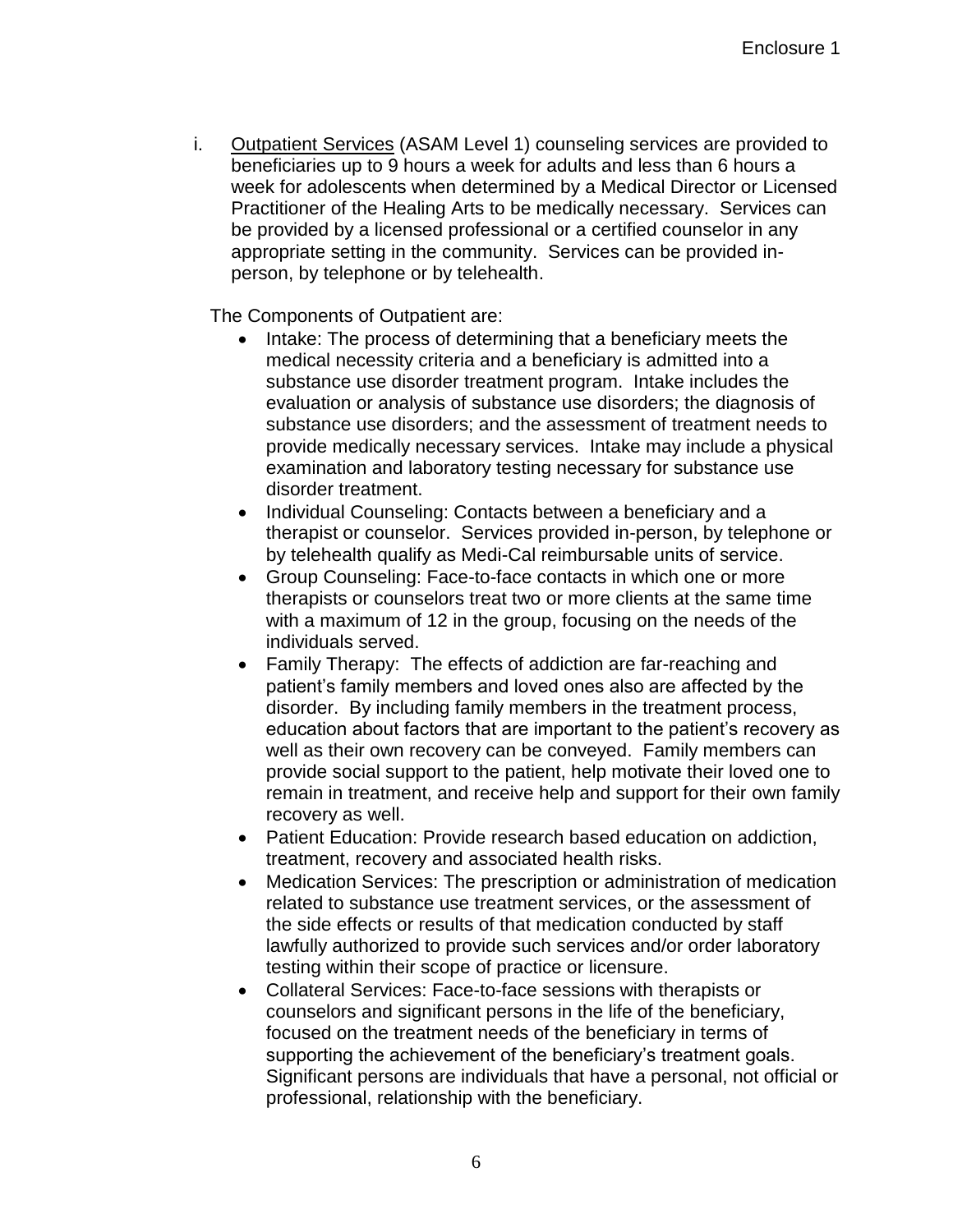- Crisis Intervention Services: Contact between a therapist or counselor and a beneficiary in crisis. Services shall focus on alleviating crisis problems. "Crisis" means an actual relapse or an unforeseen event or circumstance which presents to the beneficiary an imminent threat of relapse. Crisis intervention services shall be limited to the stabilization of the beneficiary's emergency situation.
- Treatment Planning: The provider shall prepare an individualized written treatment plan, based upon information obtained in the intake and assessment process. The treatment plan will be completed upon intake and then updated every subsequent 90 days unless there is a change in treatment modality or significant event that would then require a new treatment plan. The treatment plan shall include: a statement of problems to be addressed, goals to be reached which address each problem, action steps which will be taken by the provider and/or beneficiary to accomplish identified goals, target dates for accomplishment of action steps and goals, and a description of services including the type of counseling to be provided and the frequency thereof. Treatment plans have specific quantifiable goal/treatment objectives related the beneficiary's substance use disorder diagnosis and multidimensional assessment. The treatment plan will identify the proposed type(s) of interventions/modality that includes a proposed frequency and duration. The treatment plan will be consistent with the qualifying diagnosis and will be signed by the beneficiary and the Medical Director or LPHA.
- Discharge Services: The process to prepare the beneficiary for referral into another level of care, post treatment return or reentry into the community, and/or the linkage of the individual to essential community treatment, housing and human services.
- ii. Intensive Outpatient Treatment (ASAM Level 2.1) structured programming services are provided to beneficiaries a minimum of nine hours with a maximum of 19 hours a week for adults and a minimum of six hours with a maximum of 19 hours a week for adolescents when prescribed by a Medical Director or Licensed Practitioner of the Healing Arts to be medically necessary. Services consist primarily of counseling and education about addiction-related problems. Services can be provided by a certified counselor in any appropriate setting in the community. Services can be provided in-person, by telephone or by telehealth.

The Components of Intensive Outpatient are (see Outpatient Services for definitions):

- Intake
- Individual and/or Group Counseling
- Patient Education
- Family Therapy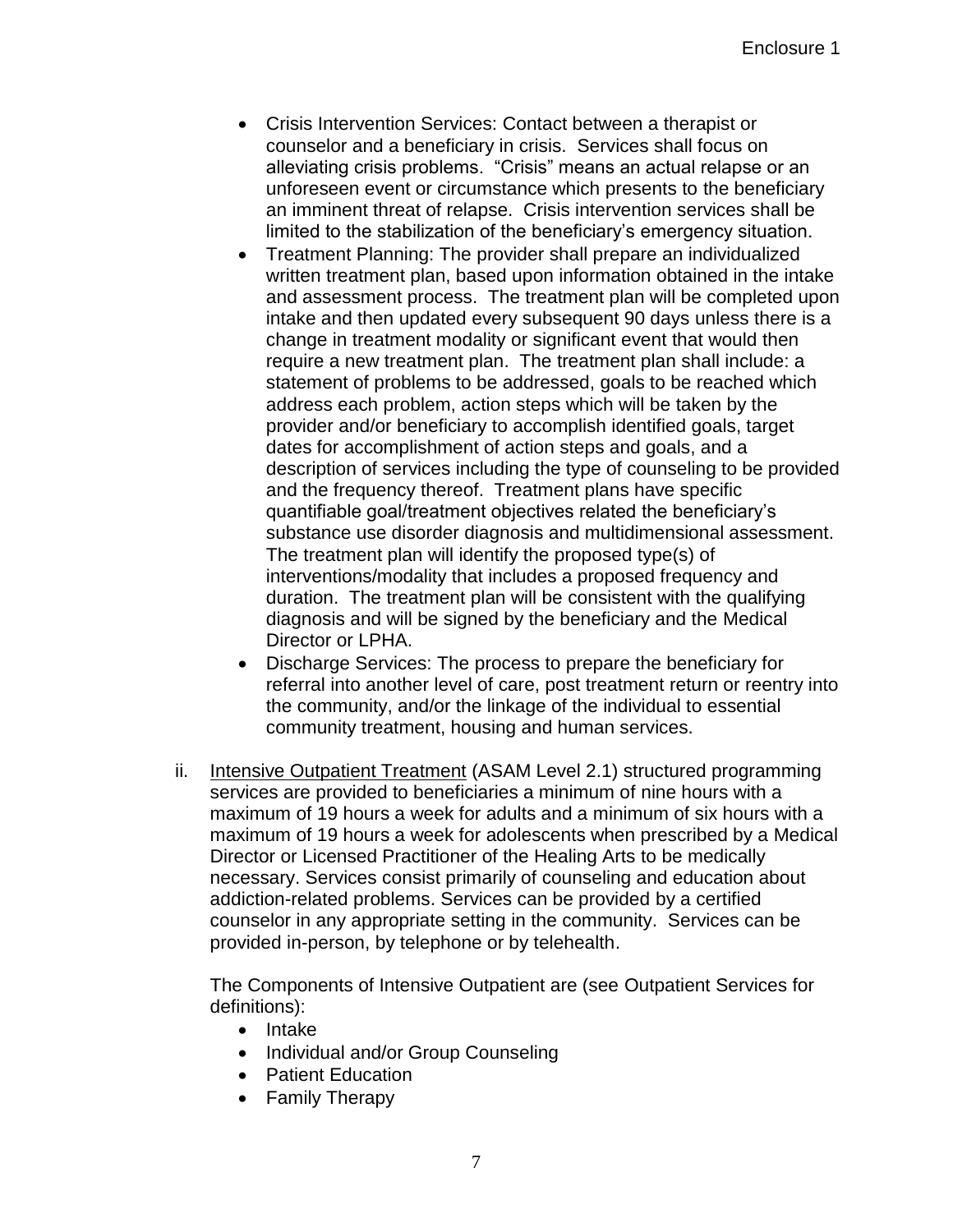- Medication Services
- Collateral Services
- Crisis Intervention Services
- Treatment Planning
- Discharge Services
- iii. Residential Treatment (ASAM Level 3) is a non-institutional, 24-hour nonmedical, short-term residential program that provides rehabilitation services to beneficiaries with a substance use disorder diagnosis when prescribed by a Licensed Practitioner of the Healing Arts. Residential services are provided to non-perinatal and perinatal beneficiaries. These services are intended to be individualized to treat the functional deficits identified in the ASAM Criteria. In the residential treatment environment, an individual's functional cognitive deficits may require treatment that is primarily slower paced, more concrete and repetitive in nature. The daily regimen and structured patterns of activities are intended to restore cognitive functioning and build behavioral patterns within a community. Each beneficiary shall live on the premises and shall be supported in their efforts to restore, maintain and apply interpersonal and independent living skills and access community support systems. Providers and residents work collaboratively to define barriers, set priorities, establish goals, create treatment plans, and solve problems. Goals include sustaining abstinence, preparing for relapse triggers, improving personal health and social functioning, and engaging in continuing care.

Residential services are provided in DHCS licensed residential facilities that also have DMC certification. Residential services can be provided in facilities with no bed capacity limit. The length of residential services range from 1 to 90 days with a 90-day maximum for adults and 30-day maximum for adolescents; unless medical necessity authorizes a one-time extension of up to 30 days. Peri-natal clients may receive a longer length of stay based on medical necessity. Adolescents require shorter lengths of stay and should be stabilized and then moved down to a less intensive level of treatment.

The components of Residential Treatment Services are (see Outpatient Services for definitions):

- Intake
- Individual and Group Counseling
- Patient Education
- Family Therapy
- Safeguarding Medications: Facilities will store all resident medication and facility staff members may assist with resident's self-administration of medication.
- Collateral Services
- Crisis Intervention Services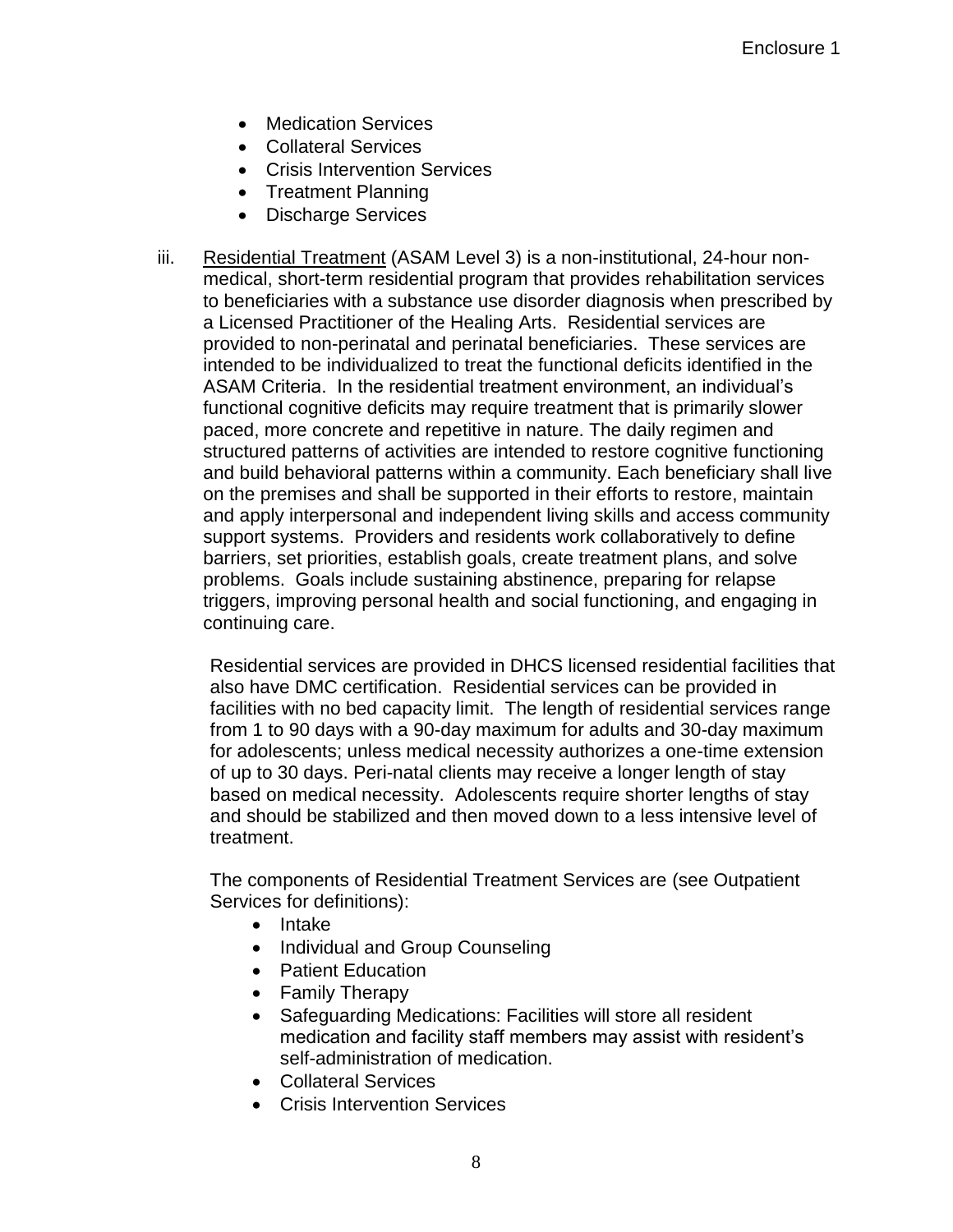- Treatment Planning
- Transportation Services: Provision of or arrangement for transportation to and from medically necessary treatment.
- Discharge Services
- iv. Withdrawal Management (Levels 1, 2, 3.2, 3.7 and 4 in ASAM) services are provided in a continuum of WM services as per the five levels of WM in the ASAM Criteria when authorized by a Medical Director or Licensed Practitioner of the Healing Arts as medically necessary. Each beneficiary shall reside at the facility if receiving a residential service and will be monitored during the detoxification process. Medically necessary habilitative and rehabilitative services are provided in accordance with an individualized client plan prescribed by a licensed physician, and approved and authorized according to the state of California requirements.

The components of withdrawal management services are:

- Intake: The process of admitting a beneficiary into a substance use disorder treatment program. Intake includes the evaluation or analysis of substance use disorders; the diagnosis of substance use disorders; and the assessment of treatment needs to provide medically necessary services. Intake may include a physical examination and laboratory testing necessary for substance use disorder treatment.
- Observation: The process of monitoring the beneficiary's course of withdrawal. To be conducted as frequently as deemed appropriate for the beneficiary and the level of care the beneficiary is receiving. This may include but is not limited to observation of the beneficiary's health status.
- Medication Services: The prescription or administration related to substance use disorder treatment services, or the assessment of the side effects or results of that medication, conducted by staff lawfully authorized to provide such services within their scope of practice or license.
- Discharge Services: The process to prepare the beneficiary for referral into another level of care, post treatment return or reentry into the community, and/or the linkage of the individual to essential community treatment, housing and human services.
- v. Medication Assisted Treatment (ASAM OTP Level 1) includes the ordering, prescribing, administering, and monitoring of all medications for substance use disorders. Opioid and alcohol dependence, in particular, have well established medication options. The current reimbursement mechanisms for medication assisted treatment (MAT) will remain the same except for adding buprenorphine and disulfiram to the DMC waiver benefit package for opt-in counties. The goal of the Waiver for MAT is to open up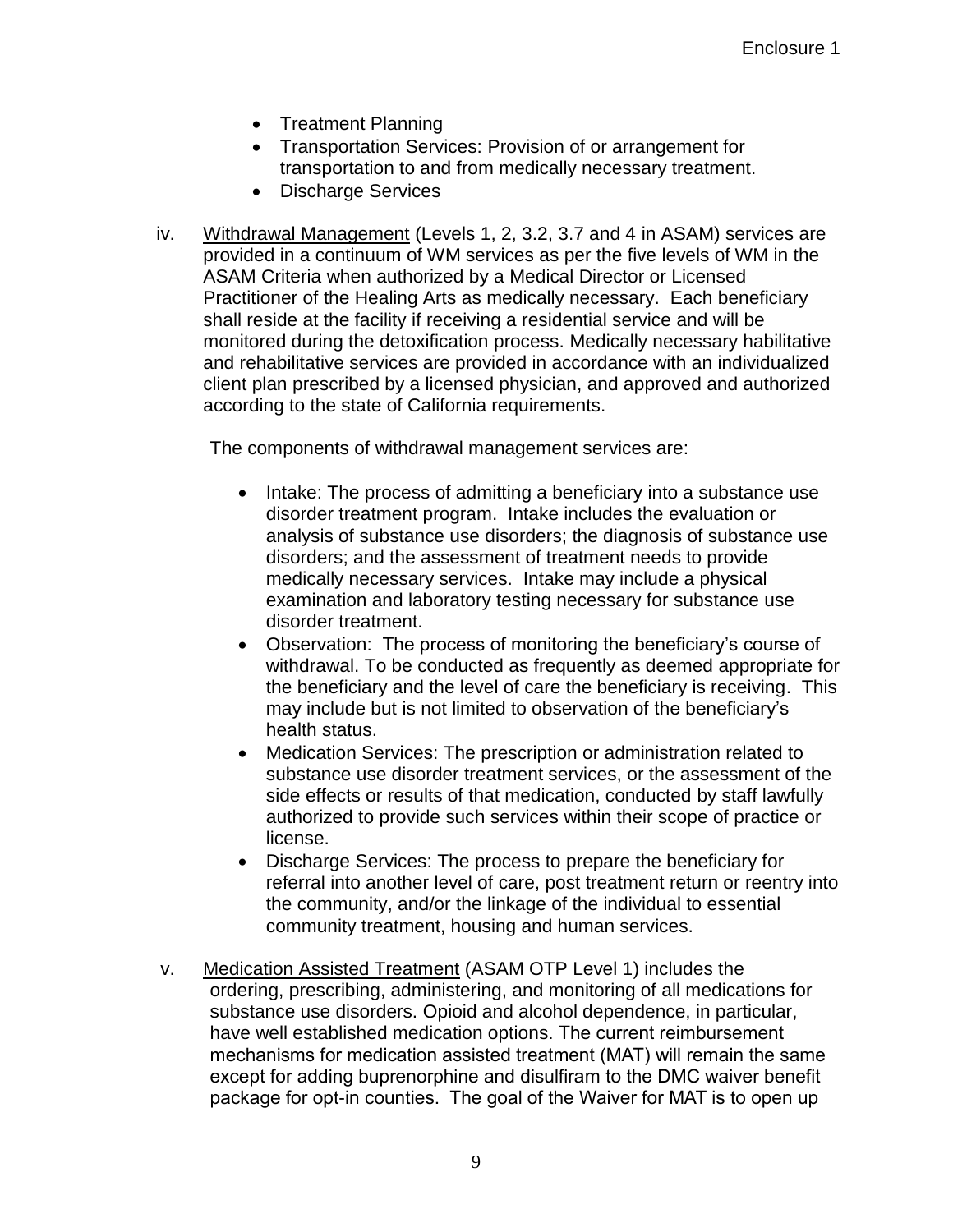options for patients to receive MAT by requiring MAT services in all counties, educate counties on the various options pertaining to MAT and provide counties with technical assistance to implement any new services. These medications are available both inside and outside of Drug Medi-Cal programs as detailed in the following table:

| Medication                          | TAR* Required                            | Availability                                                       |
|-------------------------------------|------------------------------------------|--------------------------------------------------------------------|
| Methadone                           | No                                       | Only in NTP/OTP                                                    |
| <b>Buprenorphine</b>                | Yes, unless<br>provided in an<br>NTP/OTP | Pharmacy Benefit,<br>NTP/OTP                                       |
| Naltrexone tablets                  | No                                       | Pharmacy Benefit,<br><b>Medical Benefit, DMC</b><br><b>Benefit</b> |
| Naltrexone long-acting<br>injection | Yes                                      | Pharmacy Benefit,<br><b>Medical Benefit</b>                        |
| <b>Disulfiram</b>                   | No                                       | Pharmacy Benefit,<br>NTP/OTP                                       |
| Acamprosate                         | Yes                                      | <b>Pharmacy Benefit</b>                                            |
| Naloxone                            | No                                       | <b>Pharmacy Benefit</b>                                            |

\*TAR (Treatment Authorization Request)

A patient must receive at minimum of fifty minutes of counseling sessions with a therapist or counselor for up to 200 minutes per calendar month, although additional services may be provided based on medical necessity.

The Components of Medication Assisted Treatment are (see Outpatient Treatment Services for definitions):

- Intake
- Individual and Group Counseling
- Patient Education
- Medication Services
- Collateral Services
- Crisis Intervention Services
- Treatment Planning
- Medical Psychotherapy: Type of counseling services consisting of a face-to-face discussion conducted by the Medical Director of the NTP on a one-on-one basis with the patient.
- Discharge Services
- vi. Recovery Services: Recovery services are important to the beneficiary's recovery and wellness. As part of the assessment and treatment needs of Dimension 6, Recovery Environment of the ASAM Criteria and during the transfer/transition planning process, beneficiaries will be linked to applicable recovery services. The treatment community becomes a therapeutic agent through which patients are empowered and prepared to manage their health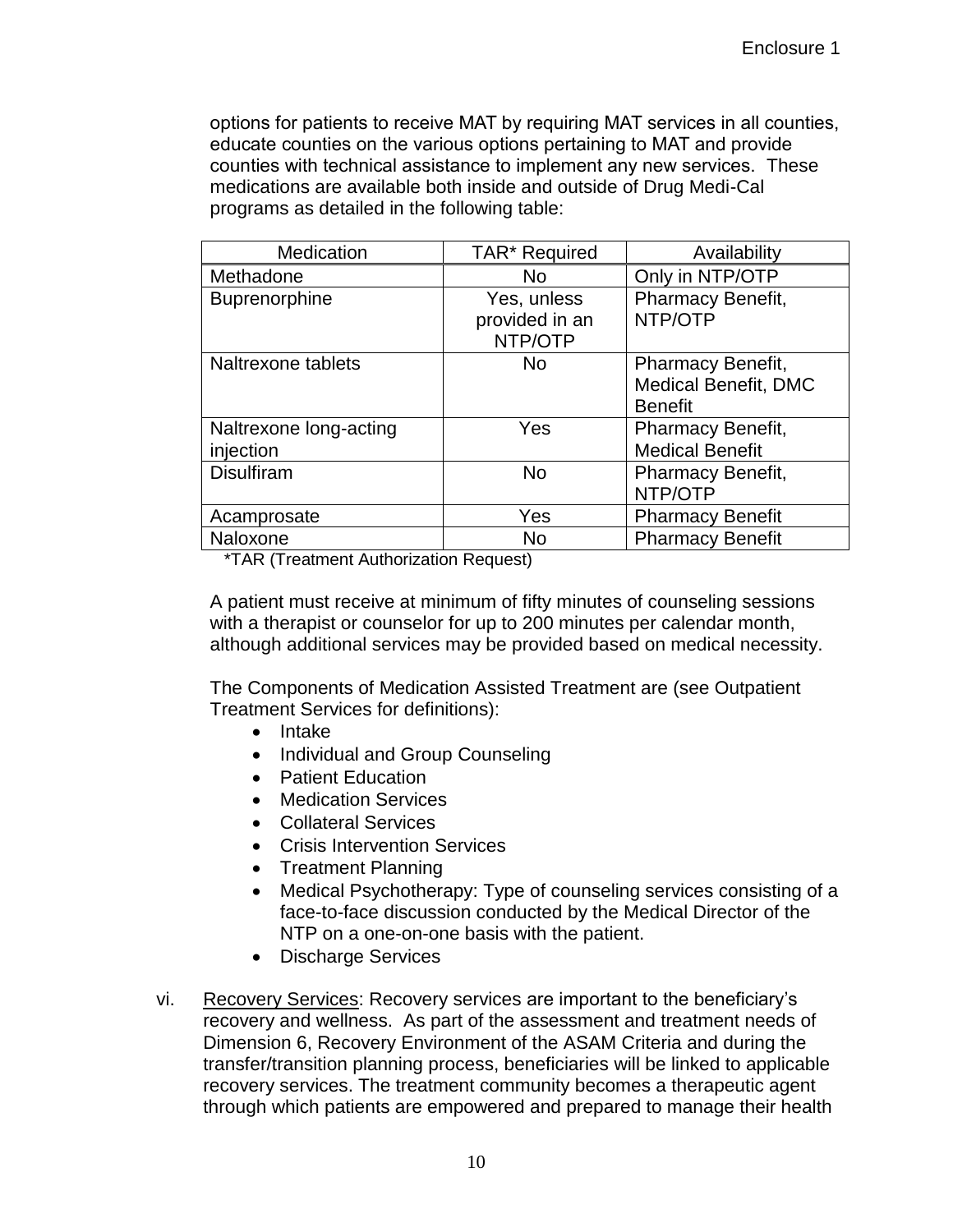and health care. Therefore, treatment must emphasize the patient's central role in managing their health, use effective self-management support strategies, and organize internal and community resources to provide ongoing self-management support to patients. Services are provided as medically necessary.

The components of Recovery Services are:

- Recovery Monitoring: Recovery coaching, monitoring via telephone and internet
- Substance Abuse Assistance: Outreach, peer-to-peer services, relapse prevention, and substance abuse education
- Education and Job Skills: Linkages to life skills, employment services, job training, and education services
- Family Support: Linkages to childcare, parent education, child development support services, family/marriage education
- Support Groups: Linkages to self-help and support, spiritual and faith-based support
- Ancillary Services: Linkages to housing assistance, transportation, case management, individual services coordination
- vii. Case Management: Counties will coordinate case management services. Case management services can be provided at DMC provider sites, county locations, regional centers or as outlined by the county in the implementation plan; however, the county will be responsible for determining which entity monitors the case management activities. Services may be provided by a Licensed Practitioner of the Healing Arts or certified or certified eligible counselor.

Counties will be responsible for coordinating case management services for the SUD client. Counties will also coordinate a system of case management services with physical and/or mental health in order to ensure appropriate level of care.

Case management services are defined as a service that assist a beneficiary to access needed medical, educational, social, prevocational, vocational, rehabilitative, or other community services. These services focus on coordination of SUD care, integration around primary care especially for beneficiaries with a chronic substance use disorder, and interaction with the criminal justice system, if needed. Case management services may be provided face-to-face, by telephone, or by telemedicine with the beneficiary and may be provided anywhere in the community.

Case management services include:

 Comprehensive assessment and periodic reassessment of individual needs to determine the need for continuation of case management services;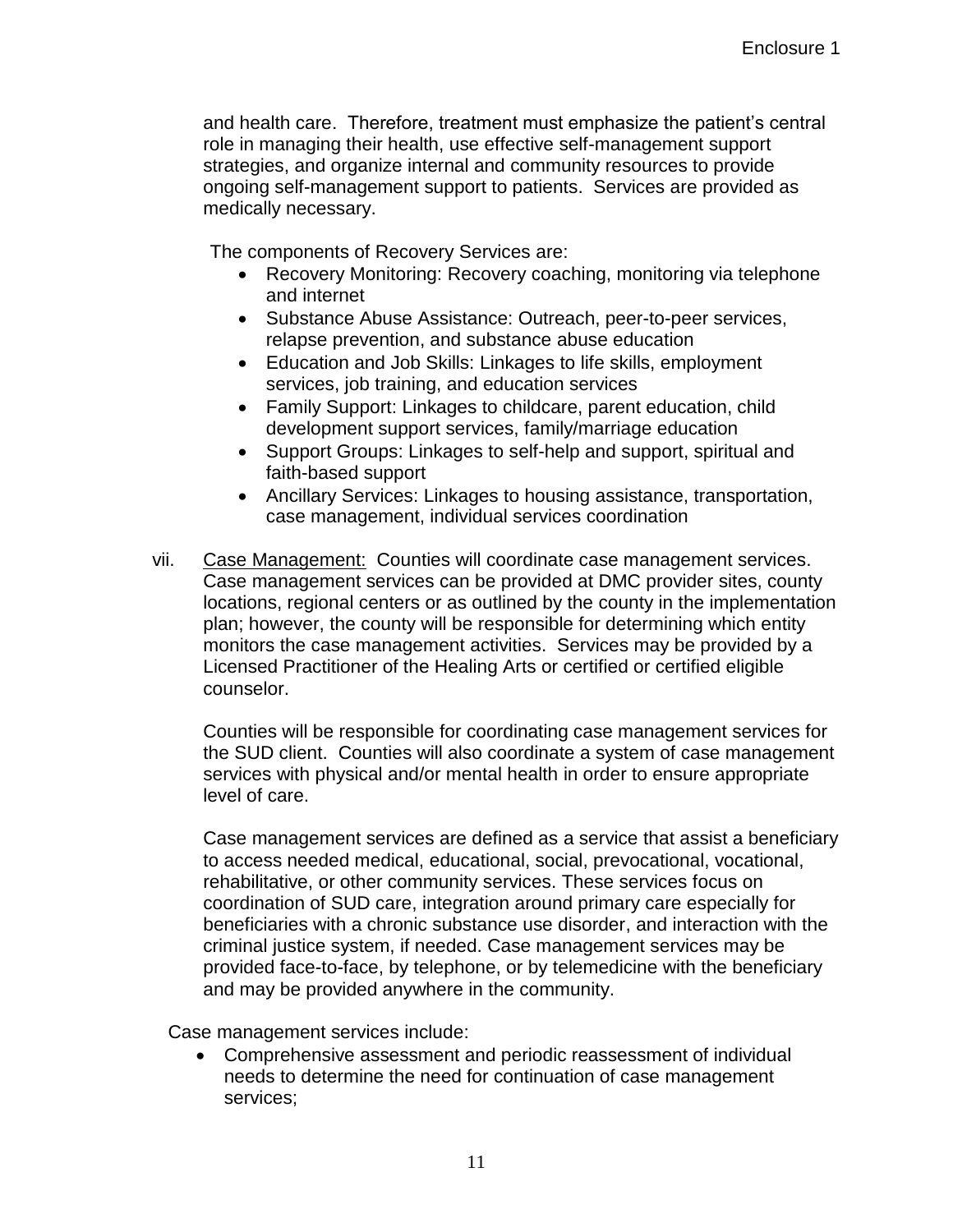- Transition to a higher or lower level SUD of care;
- Development and periodic revision of a client plan that includes service activities;
- Communication, coordination, referral and related activities;
- Monitoring service delivery to ensure beneficiary access to service and the service delivery system;
- Monitoring the beneficiary's progress; and,
- Patient advocacy, linkages to physical and mental health care, transportation and retention in primary care services.
- iv. Physician Consultation Services include physician consultation services with preferably American Board of Addiction Medicine Specialists or other addiction specialist physicians and clinical pharmacists. Counties are required to provide technical assistance opportunities within their Implementation Plan to connect SUD and physical health providers with experts in the SUD field. Physicians may consult, in person or via telemedicine, with trained and certified physicians in the field of addiction medicine or addiction psychiatry. Counties may contract with one or more addiction medicine or psychiatry specialist in order to provide the Medical Director or Licensed Practitioner of the Healing Arts with consultation services including but not limited to information pertaining to the effectiveness of medication assisted treatment, prescribing medication to treat substance use disorders, dosage recommendations, management of unusual or difficult cases, and level of care recommendations.

# **3. DMC-ODS Provider Specifications**

DMC-ODS staff shall include:

- a. Professional staff must be licensed, registered, certified, or recognized under California State scope of practice statutes. Professional staff shall provide services within their individual scope of practice and receive supervision required under their scope of practice laws. Licensed Practitioner of the Healing Arts includes: Physician, Nurse Practitioners, Physician Assistants, Registered Nurses, Registered Pharmacists, Licensed Clinical Psychologist (LCP), Licensed Clinical Social Worker (LCSW), Licensed Clinical Professional Counselor (LCPC), and Licensed Marriage and Family Therapist (LMFT) and licensed-eligible practitioners working under the supervision of licensed clinicians.
- b. Non-professional staff shall receive appropriate on-site orientation and training prior to performing assigned duties. Non-professional staff will be supervised by professional and/or administrative staff.
- c. Professional and non-professional staff are required to have appropriate experience and any necessary training at the time of hiring.
- d. Registered and certified alcohol and other drug counselors must adhere to all requirements in the California Code of Regulations, Title 9, Chapter 8.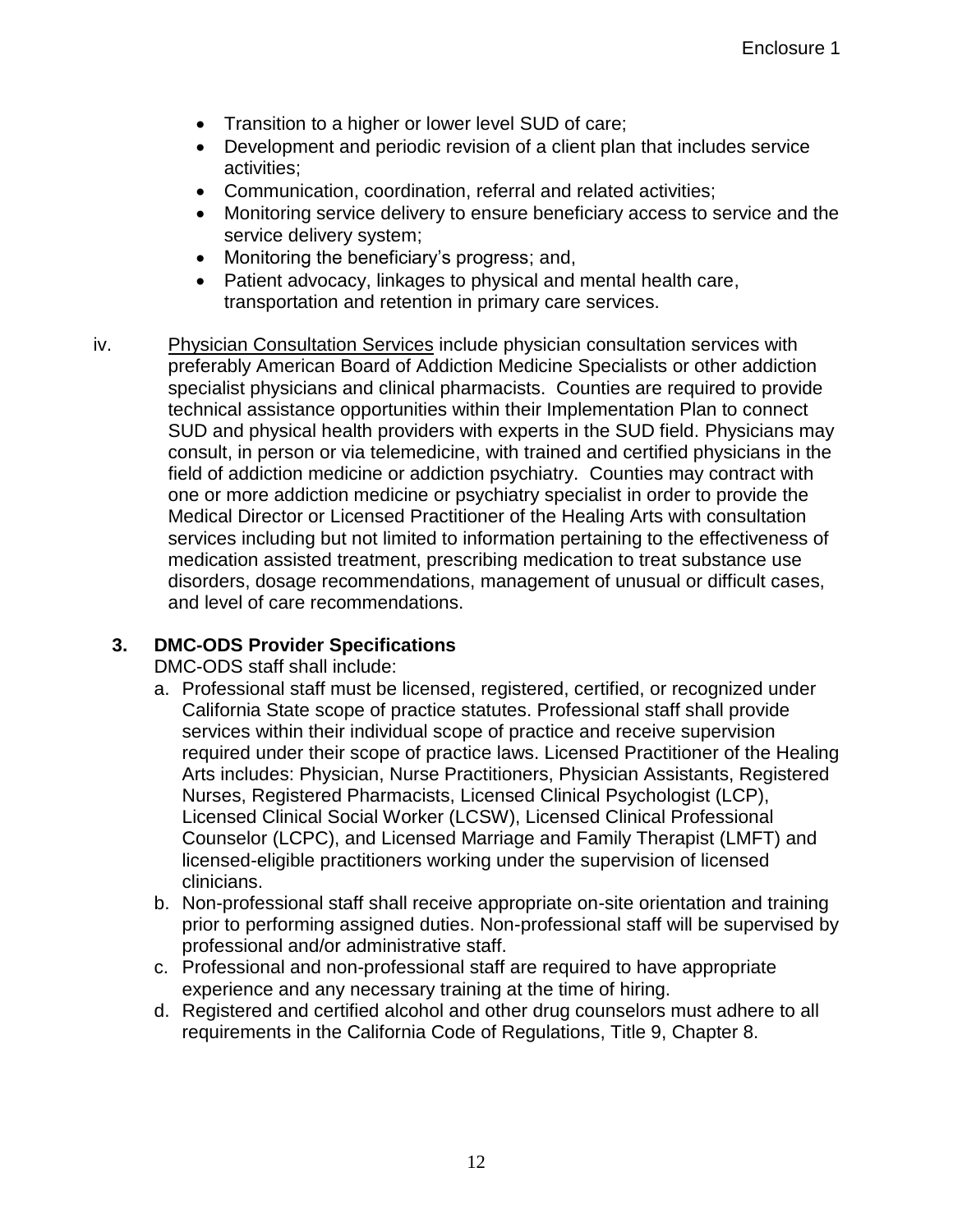## **4. Responsibilities of Counties for DMC-ODS Benefits**

The responsibilities of counties for the DMC-ODS benefit shall be consistent with each counties contract with DHCS and shall include that counties do the following.

- a. Selective Provider Contracting Requirements for Counties: Counties may choose the DMC providers to participate in the DMC-ODS. DMC certified providers that do not receive a county contract cannot receive a direct contract with the State in counties which opt into the waiver.
- i. Beneficiary Selection: Beneficiaries will be given a choice of providers in their service area.
- ii. Access: Each county must ensure that all required services covered under the DMC-ODS program are available and accessible to enrollees of the DMC-ODS waiver program.

The DMC-ODS waiver program is administered locally by each demonstration county and each county provides for, or arranges for, substance use disorder treatment for Medi-Cal beneficiaries. Access cannot be limited in any way when counties select providers. Access to State Plan services must remain at the current level or expand upon implementation of the waiver. The county shall maintain and monitor a network of appropriate providers that is supported by written agreements for subcontractors and that is sufficient to provide adequate access to all services covered under this Waiver. In establishing and monitoring the network the county must consider the following:

- The anticipated number of Medi-Cal eligible clients.
- The expected utilization of services, taking into account the characteristics and substance use disorder needs of beneficiaries.
- The expected number and types of providers in terms of training and experience needed to meet expected utilization.
- The number of network providers who are not accepting new beneficiaries.
- The geographic location of providers and their accessibility to beneficiaries, considering distance, travel time, means of transportation ordinarily used by Medi-Cal beneficiaries, and physical access for disable beneficiaries.
- Require its providers to meet Department standards for timely access to care and services.
- iii. Medication Assisted Treatment Services: Counties must describe in their implementation plan how they will guarantee access to medication assisted treatment services. Counties currently with inadequate access to medication assisted treatment services must describe in their implementation plan how they will provide the service modality.

Counties are encouraged to increase medication assisted treatment services by exploring the use of the following interventions: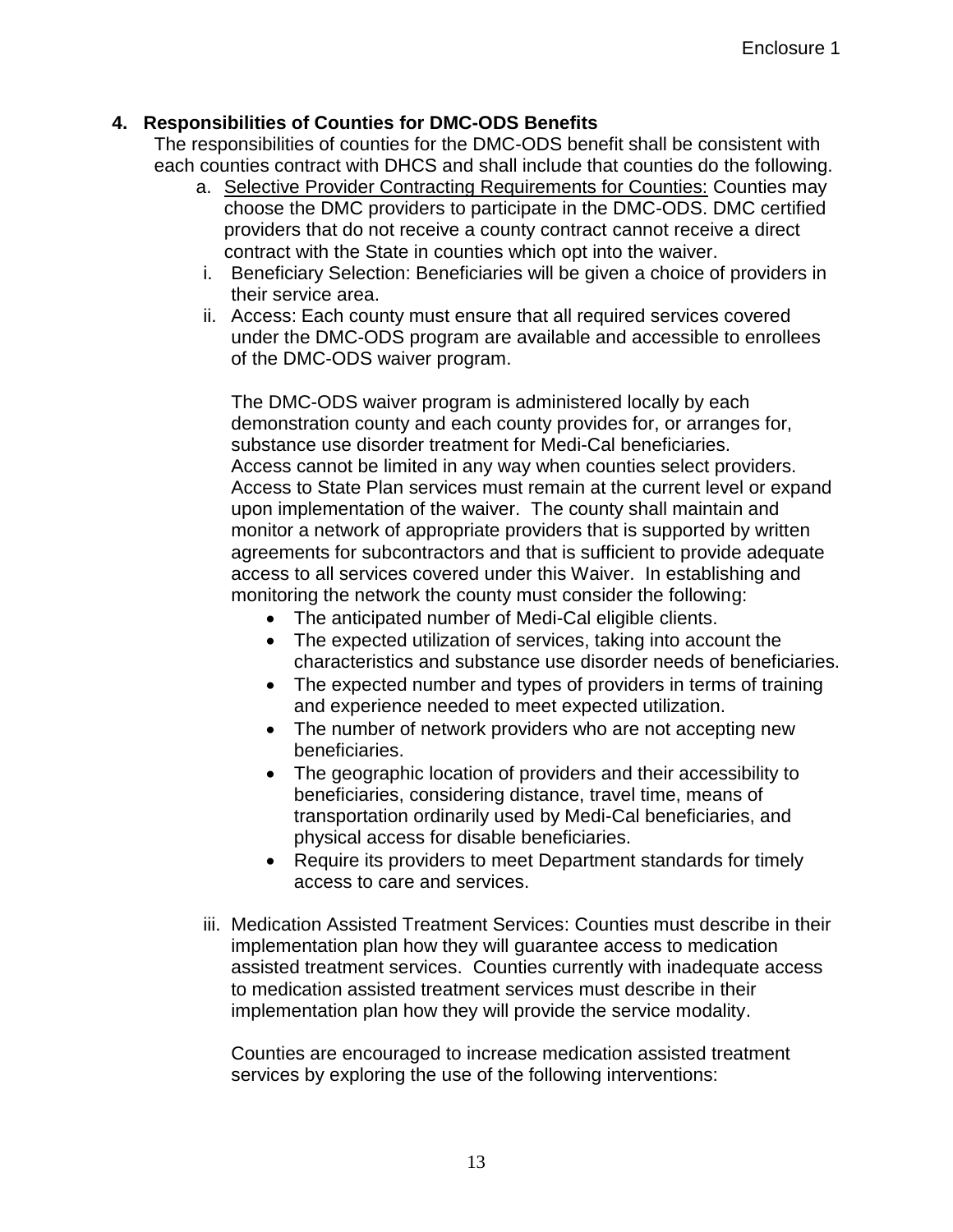- Establish programs for buprenorphine in primary care.
- Provide buprenorphine onsite in OTP's for patients requiring a higher level of care.
- Extend OTP programs to remote locations using mobile units and contracted pharmacies which may have onsite counseling and urinalysis.
- Implement medication management protocols for alcohol dependence including naltrexone, disulfiram, and acamprosate. Alcohol maintenance medications may be dispensed onsite in OTPs or prescribed by providers in outpatient programs.
- Provide ambulatory alcohol detoxification services in settings such as outpatient programs, OTPs, and contracted pharmacies.
- Design and implement a naloxone distribution program for DMC-ODS beneficiaries.
- iv. Selection Criteria: In selecting providers, counties:
	- Must have written policies and procedures for selection, retention, credentialing and re-credentialing of providers.
	- Must not discriminate against persons who require high-risk or specialized services.
	- Must not discriminate against for-profit organizations.
	- Must not discriminate in the selection, reimbursement, or indemnification of any provider who is acting within the scope of their certification.
	- Must include the following provider requirements in the contract:
		- o Provide the six quality aims for health care services outlined by the Institute of Medicine. According to IOM, high quality care is safe, effective, patient-centered, timely, efficient and equitable;
		- o Possess the necessary license and/or certification;
		- o Maintain a safe facility;
		- o Maintain client records in a manner that meets state and federal standards;
		- o Be trained in the ASAM Criteria prior to providing services;
		- o Meet quality assurance standards and any additional standards established by the county as part of credentialing or other evaluation process;
		- o Provide for the appropriate supervision of staff;
- v. Contract Denial: Counties shall serve providers that apply to be a contract provider but are not selected a written decision including the basis for the denial.
	- i. County Protest: Any solicitation document utilized by counties for the selection of DMC providers must include a protest provision.
		- Counties shall have a protest procedure for providers that are not awarded a contract.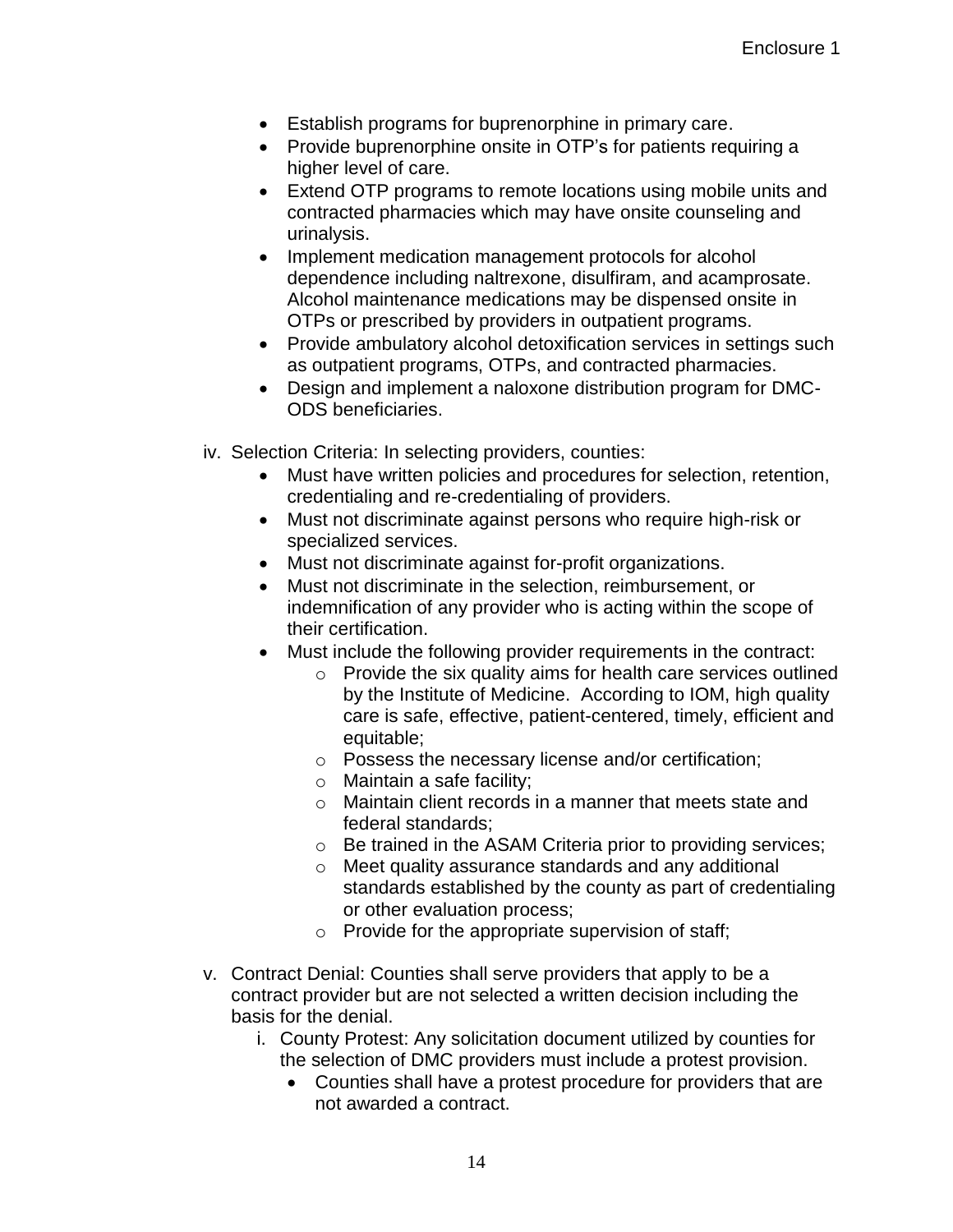- The protest procedure shall include requirements outlined in the State/County contract.
- Providers that submit a bid to be a contract provider, but are not selected, must exhaust the county's protest procedure if a provider wishes to challenge the denial to the Department of Health Care Services (DHCS).
- ii. DHCS Appeal Process:
	- 1. A provider may appeal to DHCS, following an unsuccessful contract protest, if the contract was denied because the county has an adequate network of providers to meet beneficiary need.
	- 2. A provider may not appeal to DHCS a county's decision not to contract for any other reason including allegations of violations of Federal or State equal employment opportunity laws.
	- 3. A provider shall have 10 calendar days from the conclusion of the county protest period to submit an appeal to the DHCS. Untimely appeals will not be considered. The provider shall serve a copy of its appeal documentation on the county. The appeal documentation, together with a proof of service, may be served by certified mail, facsimile, or personal delivery.
	- 4. The provider shall include the following documentation to DHCS for consideration of an appeal:
		- a. Response to the county's solicitation document;
		- b. County's written decision not to contract
		- c. Documentation submitted for purposes of the county protest;
		- d. Decision from county protest; and
		- e. Evidence supporting the basis of appeal.
	- 5. The county shall have 10 calendar days from the date set forth on the provider's proof of service to submit its written response with supporting documentation to DHCS. The county shall serve a copy of its response, together with a proof of service, to the provider by certified mail, facsimile, or personal delivery.
	- 6. Within 10 calendar days of receiving the county's written response to the provider's appeal, DHCS will set a date for the parties to discuss the respective positions set forth in the appeal documentation. A representative from DHCS will be present to facilitate the discussion.
	- 7. If following the facilitated discussion, DHCS determines the county does not have adequate access for the modality at issue, the county must submit a Corrective Action Plan (CAP) to DHCS. The CAP must detail how the county will remedy the access issue. DHCS may remove the county from participating in the Waiver if the CAP is not implemented.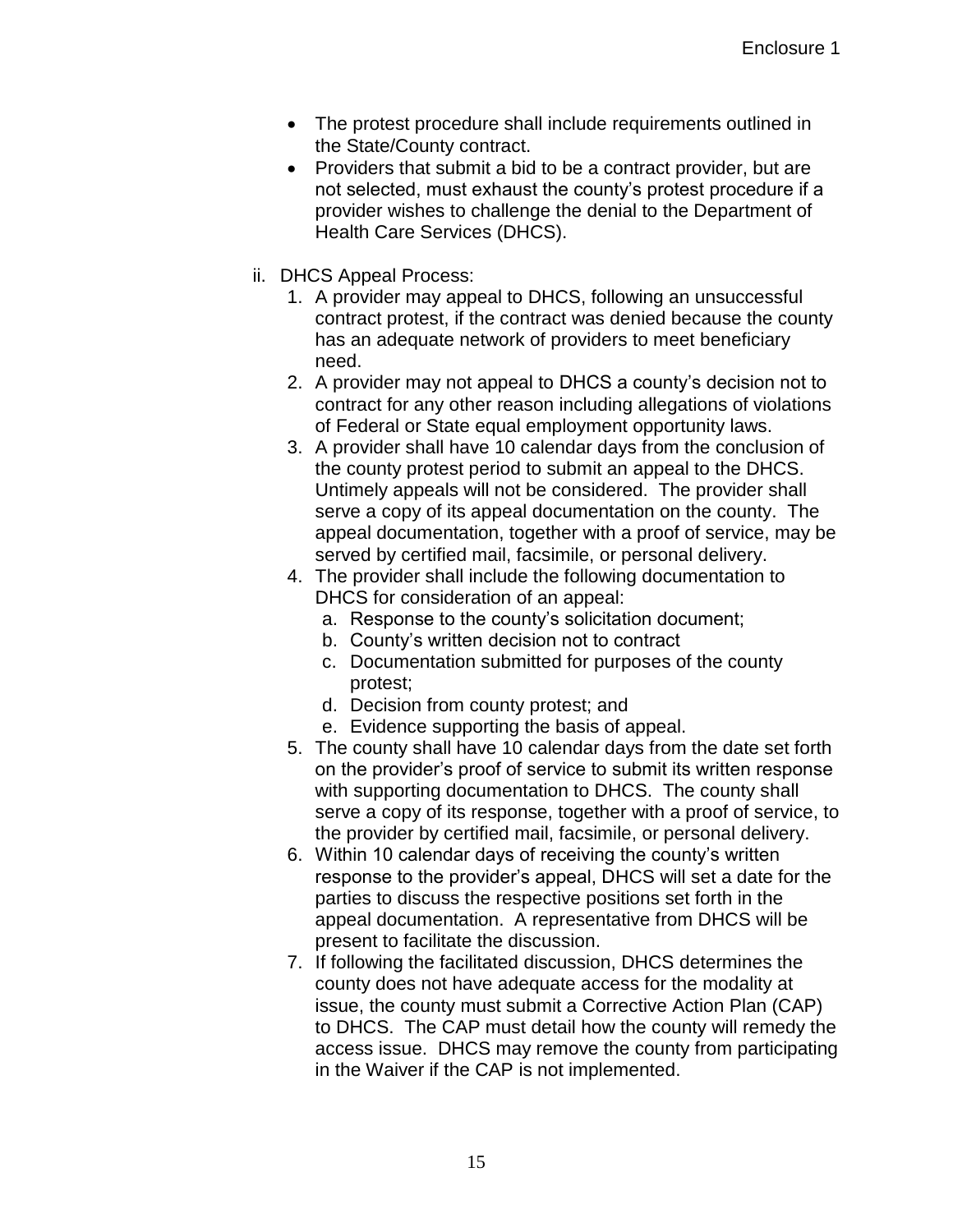- 8. If DHCS determines that the county has adequate access for the modality at issue, no further action will be required of the county.
- 9. The decision issued by DHCS shall be final.

b. Authorization: Counties must authorize residential services within 5 business days of the service being provided to the beneficiary. Counties will review the DSM and ASAM Criteria to ensure that the beneficiary meets the requirements for the service. Counties shall have written policies and procedures for processing requests for initial and continuing authorization of services. Counties are to have a mechanism in place to ensure that there is consistent application of review criteria for authorization decisions and shall consult with the requesting provider when appropriate. Counties are to meet the established timelines for decisions for service authorization.

c. County Implementation Plan: Counties must submit to the State a plan on their implementation of DMC-ODS. The State will provide the format for the implementation plan. Counties cannot commence services without an approved implementation plan. County implementation plans must ensure that providers are appropriately certified for the services contracted, implementing at least two evidenced based practices, trained in ASAM Criteria, and participating in efforts to promote culturally competent service delivery. Counties will also describe how they will phase in the additional services within the Waiver which the county does not currently have established.

Counties will be provided a transition period of one year after approval of the implementation plan in order to build system capacity, provide training, implement the required services as outlined in the STCs and create the necessary county systems as described in the Waiver. Counties will describe in the implementation plan how over the course of the Waiver time period, the county will provide or establish services to achieve the ultimate goal that all beneficiaries shall receive the least intensive clinically appropriate level of care identified on the ASAM Criteria. Upon State approval of the implementation plan, counties will be able to bill back to the date the implementation plan was submitted to the State.

d. State-County Contract: DHCS will require a State-County contract with opt-in Waiver counties. The contract will provide further detailed requirements including but not limited to access, monitoring, appeals and other provisions. CMS will review and approve the State-County contract.

e. Coordination with DMC-ODS Providers: Counties will include the following provider requirements within their contracts with the providers.

 Culturally Competent Services: Providers are responsible to provide culturally competent services. Providers must ensure that their policies, procedures, and practices are consistent with the principles outlined and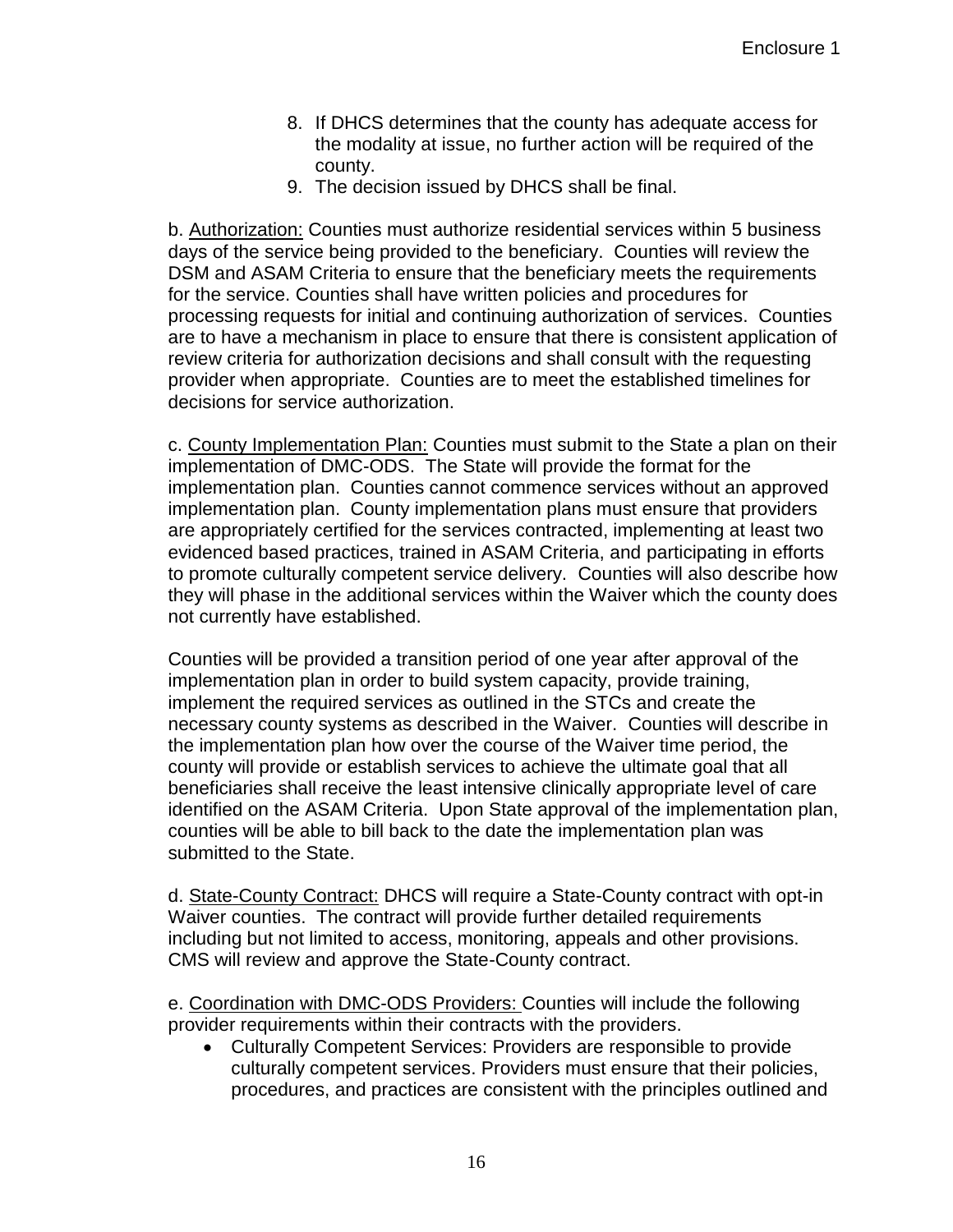are embedded in the organizational structure, as well as being upheld in day-to-day operations. Translation services must be available for beneficiaries, as needed.

- Medication Assisted Treatment: Providers will have procedures for linkage/integration for beneficiaries requiring medication assisted treatment. Provider staff will regularly communicate with physicians of clients who are prescribed these medications assuming the client has signed a 42 CFR part 2 compliant release of information for this purpose.
- Evidenced Based Practices: Providers will implement at least two of the following evidenced based treatment practices (EBPs) based on the timeline established in the county implementation plan. Counties will ensure the providers have implemented EBPs. The State will monitor the implementation of EBP's during reviews. The required EBP include:
	- o *Motivational Interviewing*: A client-centered, empathic, but directive counseling strategy designed to explore and reduce a person's ambivalence toward treatment. This approach frequently includes other problem solving or solution-focused strategies that build on clients' past successes.
	- o *Cognitive-Behavioral Therapy*: Based on the theory that most emotional and behavioral reactions are learned and that new ways of reacting and behaving can be learned.
	- o *Relapse Prevention*: A behavioral self-control program that teaches individuals with substance addiction how to anticipate and cope with the potential for relapse. Relapse prevention can be used as a stand-alone substance use treatment program or as an aftercare program to sustain gains achieved during initial substance use treatment.
	- o *Trauma-Informed Treatment*: Services must take into account an understanding of trauma, and place priority on trauma survivors' safety, choice and control.
	- o *Psycho-Education*: Psycho-educational groups are designed to educate clients about substance abuse, and related behaviors and consequences. Psycho-educational groups provide information designed to have a direct application to clients' lives; to instill selfawareness, suggest options for growth and change, identify community resources that can assist clients in recovery, develop an understanding of the process of recovery, and prompt people using substances to take action on their own behalf.

f. Beneficiary Access Number: All counties shall have a toll free number for prospective beneficiaries to call to access DMC-ODS services. Oral interpretation services must be made available for beneficiaries, as needed.

## g. Coordination with Managed Care Plans:

The following elements should be implemented at the point of care to ensure clinical integration: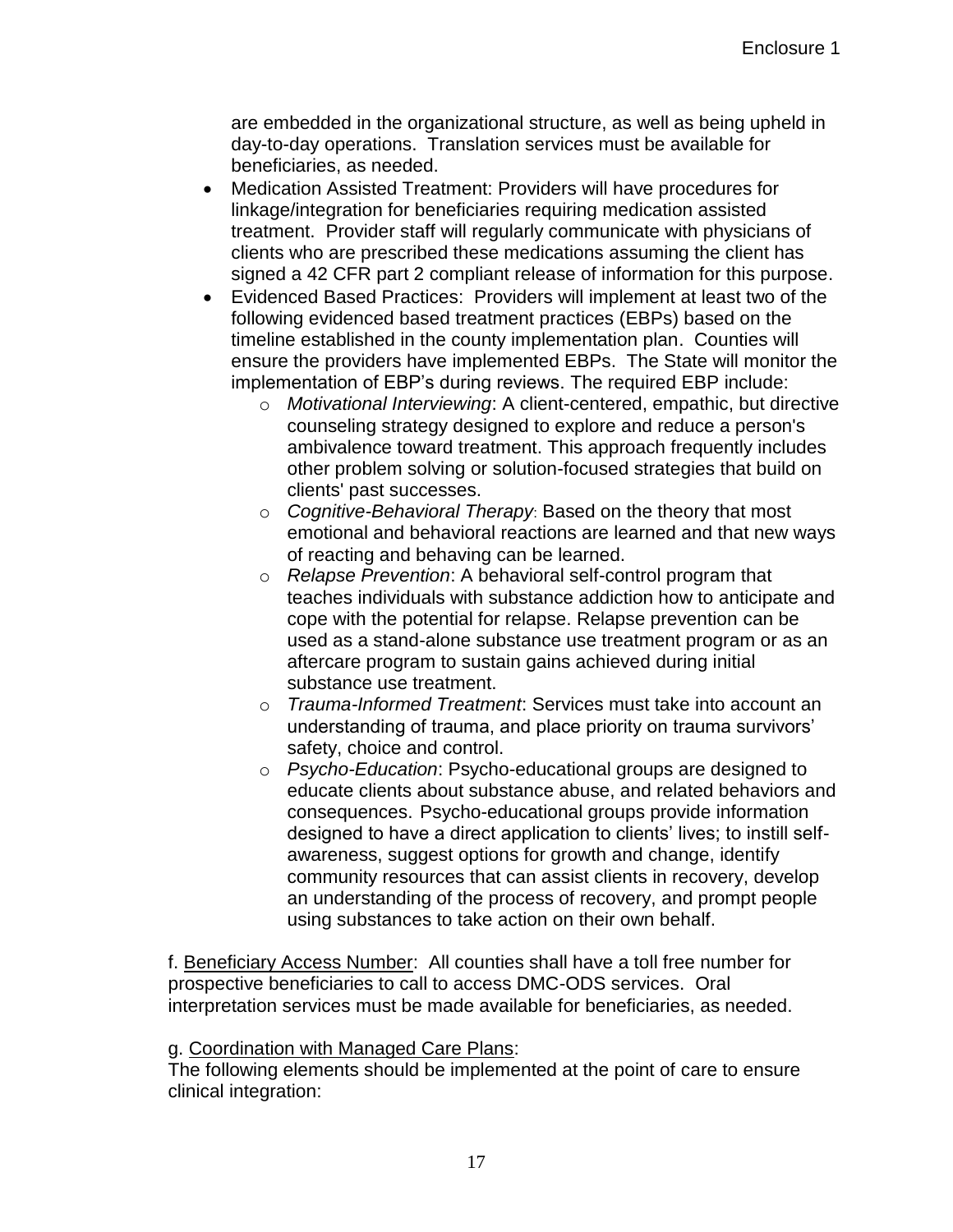- Comprehensive substance use, physical, and mental health screening;
- Beneficiary engagement and participation in an integrated care program as needed;
- Shared development of care plans by the beneficiary, caregivers and all providers;
- Collaborative treatment planning with managed care;
- Care coordination and effective communication among providers;
- Navigation support for patients and caregivers; and
- Facilitation and tracking of referrals between systems.

The participating county shall enter into a memorandum of understanding (MOU) with any Medi-Cal managed care plan that enrolls beneficiaries served by the DMC-ODS. This requirement can be met through an amendment to the Mental Health Plan-Managed Care Plan MOU. MOU's should at a minimum include bidirectional referral protocols between plans, the availability of clinical consultation, including consultation on medications, the management of a beneficiary's care, including procedures for the exchanges of medical information and a process for resolving disputes between the county and the Medi-Cal managed care plan that includes a means for beneficiaries to receive medically necessary services while the dispute is being resolved.

## **5**. **DMC-ODS State Oversight, Monitoring, and Reporting**.

a. Monitoring Plan: The State shall maintain a plan for oversight and monitoring of DMC-ODS providers and counties to ensure compliance and corrective action with standards, access, and delivery of quality care and services.

*Timely Access.* The state must ensure that demonstration counties comply with network adequacy and access requirements, including that services are delivered in a culturally competent manner that is sufficient to provide access to covered services to Medi-Cal population. Providers must meet standards for timely access to care and services, considering the urgency of the service needed.

*Program Integrity.* The State has taken action to ensure the integrity of oversight processes and will continue to closely monitor for any wrongdoing that impacts the DMC-ODS. The State will continue to direct investigative staff, including trained auditors, nurse evaluators and peace officers to continue to discover and eliminate complex scams aimed at profiting from Medi-Cal. Efforts include extensive mining and analyzing of data to identify suspicious Drug Medi-Cal providers; designating DMC providers as "high risk" which requires additional onsite visits, fingerprinting and background checks; and regulations that strengthen DMC program integrity by clarifying the requirements and responsibilities of DMC providers, DMC Medical Directors, and other provider personnel. The State shall require DMC providers that are actively billing to submit to a recertification process every five years. In addition, providers that have not billed DMC in the last 12 months have been and will continue to be decertified.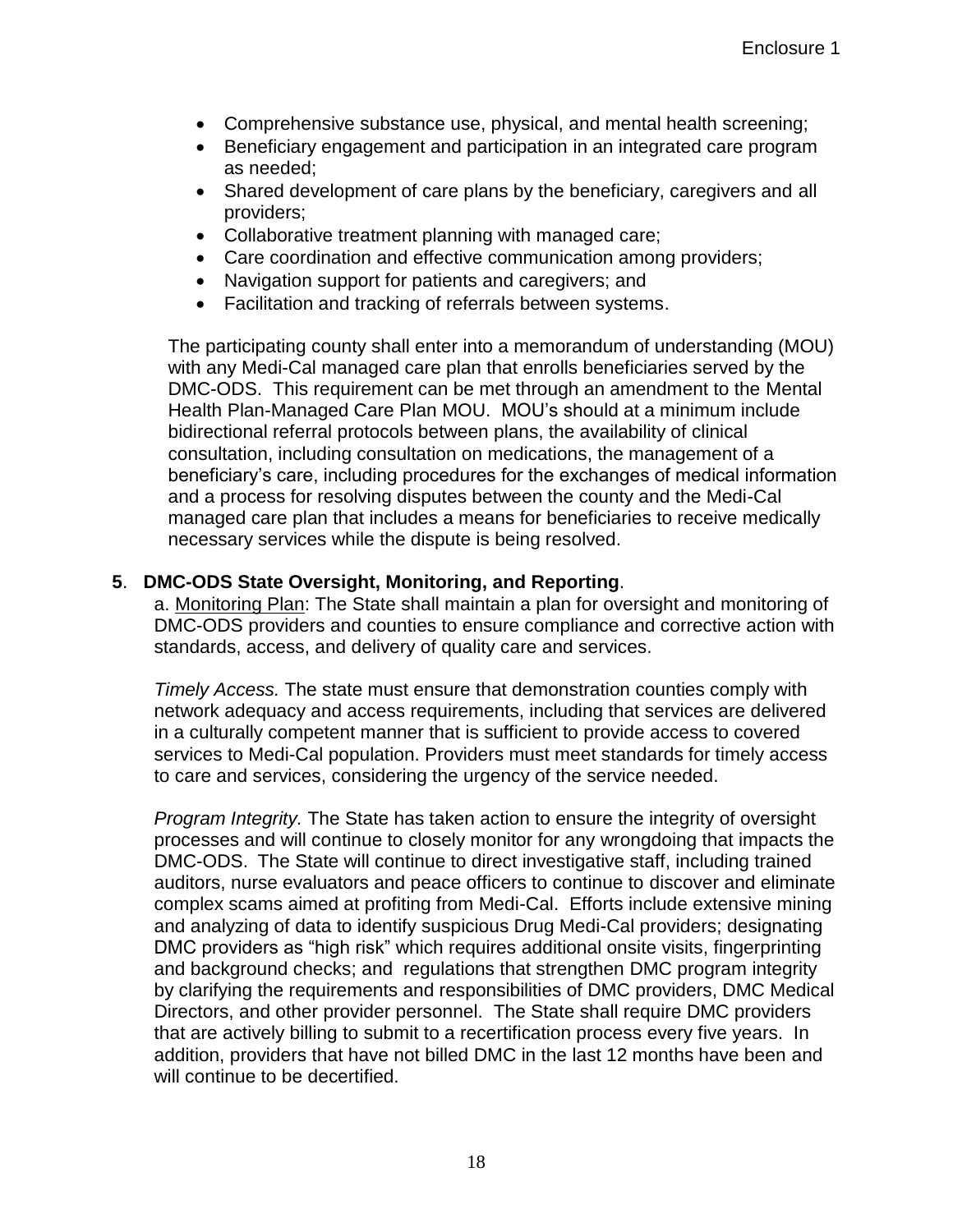The State will ensure that the counties are providing the required services in the DMC-ODS, including but not limited to the proper application of the ASAM Criteria, through the initial approval in the county implementation plan and the through ongoing county monitoring.

b. Reporting of Activity: The State will report activity consistent with the Quarterly and Annual Progress Reports as set forth in this Waiver, Section IV, General Reporting Requirements. Such oversight, monitoring and reporting shall include all of the following:

- i. Enrollment information to include the number of DMC-ODS beneficiaries served in the DMC-ODS program.
- ii. Summary of operational, policy development, issues, complaints, grievances and appeals. The State will also include any trends discovered, the resolution of complaints and any actions taken or to be taken to prevent such issues, as appropriate.

c. Triennial Reviews: During the triennial reviews, the State will review the status of the Quality Improvement Plan and the county monitoring activities. This review will include the counties service delivery system, beneficiary protections, access to services, authorization for services, compliance with regulatory and contractual requirements of the waiver, and a beneficiary records review. This triennial review will provide the State with information as to whether the counties are complying with their responsibility to monitor their service delivery capacity. The counties will receive a final report summarizing the findings of the triennial review and if out of compliance, the county must submit a plan of correction (POC) within 60 days of receipt of the final report.

## **6. DMC-ODS County Oversight, Monitoring and Reporting**.

The contract with the state and counties that opt into the waiver, require counties to have a Quality Improvement Plan that includes the counties plan to monitor the service delivery, capacity as evidenced by a description of the current number, types and geographic distribution of substance use disorder services. For counties that have an integrated mental health and substance use disorders department, this Quality Improvement Plan may be combined with the MHP Quality Improvement Plan.

- a. The county shall have a Quality Improvement committee to review the quality of substance use disorders services provided to the beneficiary. For counties with an integrated mental health and substance use disorders department, the county may use the same committee as required in the MHP contract.
- b. The QI committee shall recommend policy decisions; review and evaluate the results of QI activities; institute needed QI actions, ensure follow-up of QI process and document QI committee minutes regarding decisions and actions taken. The monitoring of accessibility of services outlined in the Quality Improvement Plan will at a minimum include:
	- i. Timeliness of first face to face appointment
	- ii. Timeliness of services for urgent conditions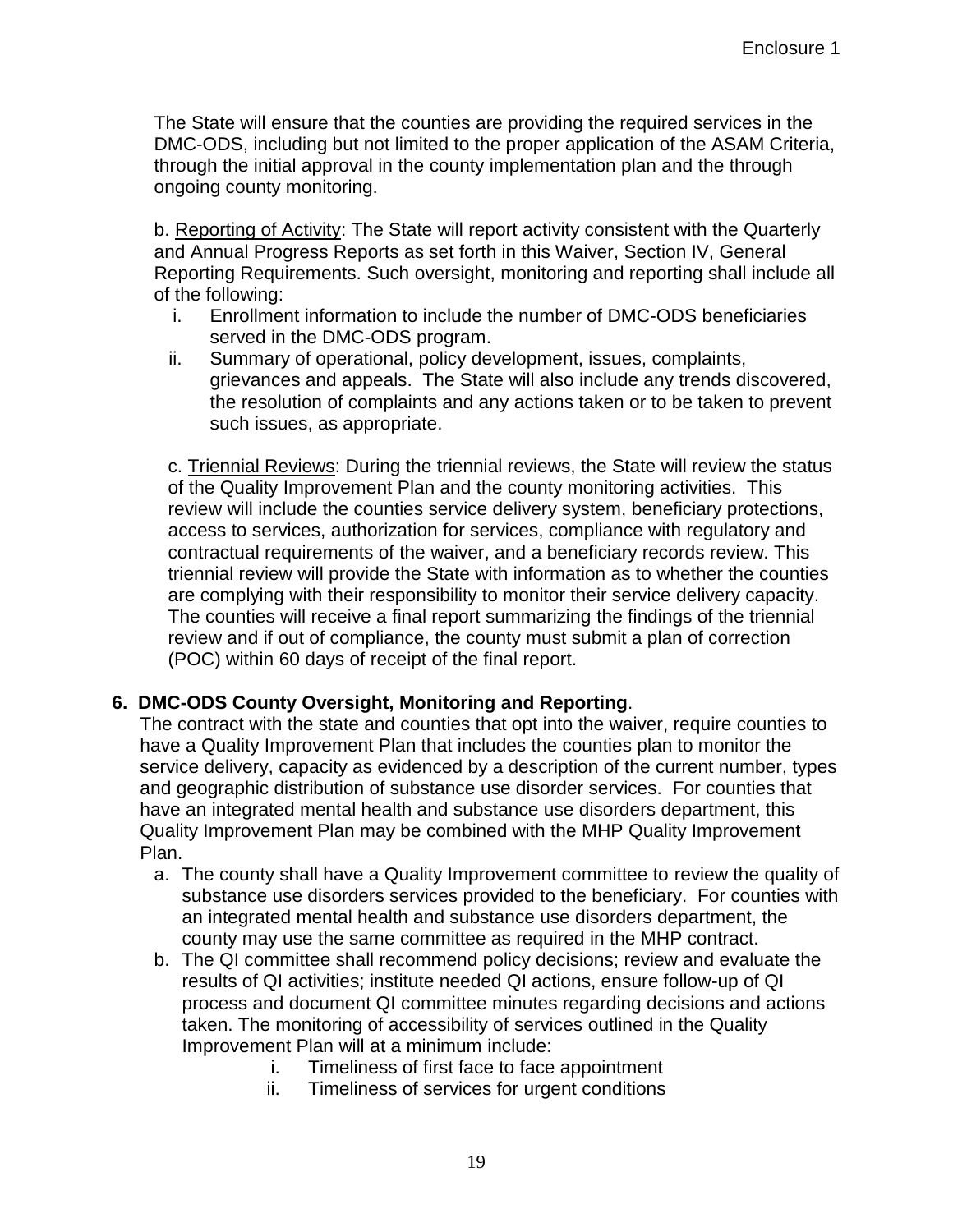- iii. Access to after-hours care
- iv. Responsiveness of the beneficiary access line
- v. Strategies to reduce avoidable hospitalizations
- vi. Coordination of physical and mental health services with waiver services at the provider level
- vii. Assessment of the beneficiaries' experiences
- c. Counties will have a Utilization Management (UM) Program assuring that beneficiaries have appropriate access to substance use disorder services; medical necessity has been established and the beneficiary is at the appropriate ASAM level of care and that the interventions are appropriate for the diagnosis and level of care.
- d. Counties will provide the necessary data and information required in order to comply with the evaluation required by the Waiver.

#### **7**. **Financing**

Counties will propose county-specific rates and the State will approve the rates. If during the rate setting process, the State denies the proposed rates, the county will be provided the opportunity to adjust the rates and resubmit to the State. The State will retain all approval of the rates in order to assess that the rates are sufficient to ensure access to available DMC-ODS waiver services. Rates will be set in the State and County contract. For county-operated services, the county will follow all CPE principles.

#### **8. Evaluation**

Through an existing contract with DHCS, University of California, Los Angeles, (UCLA) Integrated Substance Abuse Programs will conduct an evaluation to measure and monitor the outcomes from the DMC ODS Waiver. The design of the DMC-ODS evaluation will focus on the four key areas of access, quality, cost, and integration and coordination of care. California will utilize the SUD data system currently in place known as the California Outcomes Measurement System (CalOMS). CalOMS captures data from all SUD treatment providers which receive any form of government funding. The CalOMS data set, along with additional waiver specific data, will enable the State to evaluate the effectiveness of the DMC-ODS. The state will submit the complete design of the evaluation within 60 days of the approval of the amendment.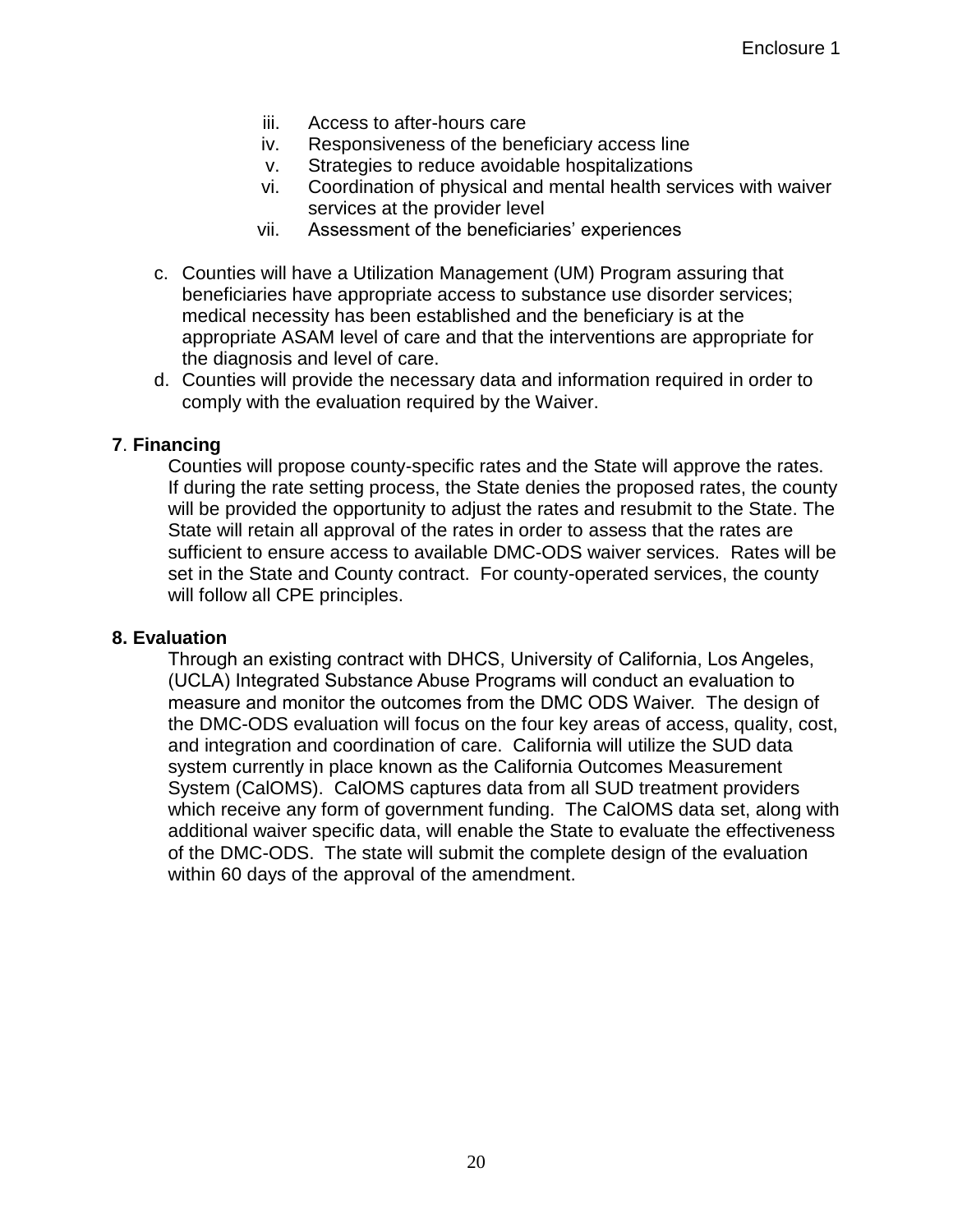## Attachment A: Operational Protocol

#### ASAM Criteria

A primary goal underlying the ASAM Criteria is for the patient to be placed in the most appropriate level of care. For both clinical and financial reasons, the preferable level of care is that which is the least intensive while still meeting treatment objectives and providing safety and security for the patient. The ASAM Criteria is a single, common standard for assessing patient needs, optimizing placement, determining medical necessity, and documenting the appropriateness of reimbursement. ASAM Criteria uses six unique dimensions, which represent different life areas that together impact any and all assessment, service planning, and level of care placement decisions. The ASAM Criteria structures multidimensional assessment around six dimensions to provide a common language of holistic, biopsychosocial assessment and treatment across addiction treatment, physical health and mental health services.

The ASAM Criteria provides a consensus based model of placement criteria and matches a patient's severity of SUD illness with treatment levels that run a continuum marked by five basic levels of care, numbered Level 0.5 (early intervention) through Level 4 (medically managed intensive inpatient services).

There are several ASAM training opportunities available for providers and counties. The ASAM eTraining series educates clinicians, counselors and other professionals involved in standardizing assessment, treatment and continued care. One-on-one consultation is also available to review individual or group cases with the Chief Editor of the ASAM Criteria. Additionally, there is a two-day training which provides participants with opportunities for skill practice at every stage of the treatment process: assessment, engagement, treatment planning, continuing care and discharge or transfer. There are also a variety of webinars available.

At a minimum, providers and staff conducting assessments are required to complete the two e-Training modules entitled "ASAM Multidimensional Assessment" and "From Assessment to Service Planning and Level of Care. A third module entitled, "Introduction to The ASAM Criteria" is recommended for all county and provider staff participating in the Waiver. With assistance from the State, counties will facilitate ASAM provider trainings.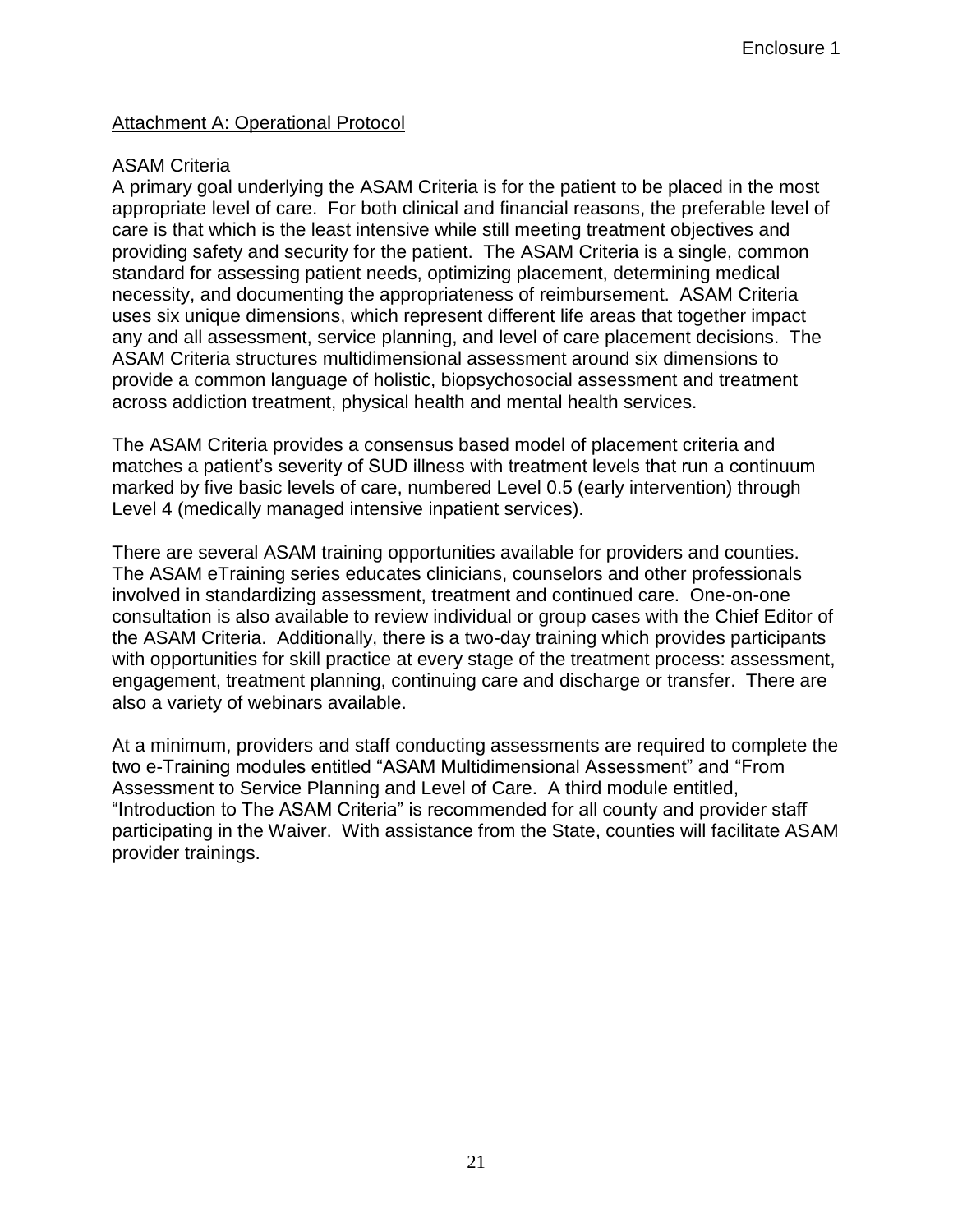## **CENTERS FOR MEDICARE & MEDICAID SERVICES EXPENDITURE AUTHORITY**

#### **NUMBER: 11-W-00193/9**

**TITLE: California Bridge to Reform Demonstration** 

#### **AWARDEE: California Health and Human Services Agency**

Under the authority of section 1115(a)(2) of the Social Security Act (the Act), expenditures made by California for the items identified below, which are not otherwise included as expenditures under section 1903 of the Act shall, for the period of this demonstration, be regarded as expenditures under the State's title XIX plan. The expenditure authority period of this demonstration is from the effective date identified in the demonstration approval letter through October 31, 2015, except that the expenditure authority for the SNCP Uncompensated Care, Delivery System Reform Incentive Pool (Item I.c below.) and Designated State Health Care Programs (Item I.b below) extends through October 31, 2015, and the expenditure authority for the SNCP Uncompensated Care for certain services for Indian Health Service (IHS) and tribal facilities (Item I.f.2 below) extends through December 31, 2014.

The following expenditure authorities shall enable California to implement the California Bridge to Reform Demonstration. There are additional individual limitations on expenditure authorities as outlined below.

## **I. SAFETY NET CARE POOL PROGRAM**

Subject to an overall cap on the Safety Net Care Pool (SNCP), the following expenditure authorities are granted for the period of the Demonstration:

**Provider and Program Support:** Authority for (a) (b), and (c) shall apply from the effective date identified in the demonstration approval letter through October 31, 2015.

- **a. Uncompensated Care.** Expenditures for care and services that meet the definition of 'medical assistance' contained in section 1905(a) of the Act that are incurred by hospitals, providers and clinics for uncompensated medical care costs of medical services provided to Medicaid eligible or uninsured individuals, and to the extent that those costs exceed the amounts paid to the hospital pursuant to section 1923 of the Act.
- **b. Designated State Health Care Programs (DSHP).** Expenditures for DSHP, which are otherwise state-funded programs that provide services as specified in the funding and reimbursement protocol for the SNCP.
	- 1. Expenditures for medical care under:
		- i. Breast and Cervical Cancer Treatment Program (BCCTP);
		- ii. Medically Indigent Adults/Long Term Care (MIA/LTC) Program;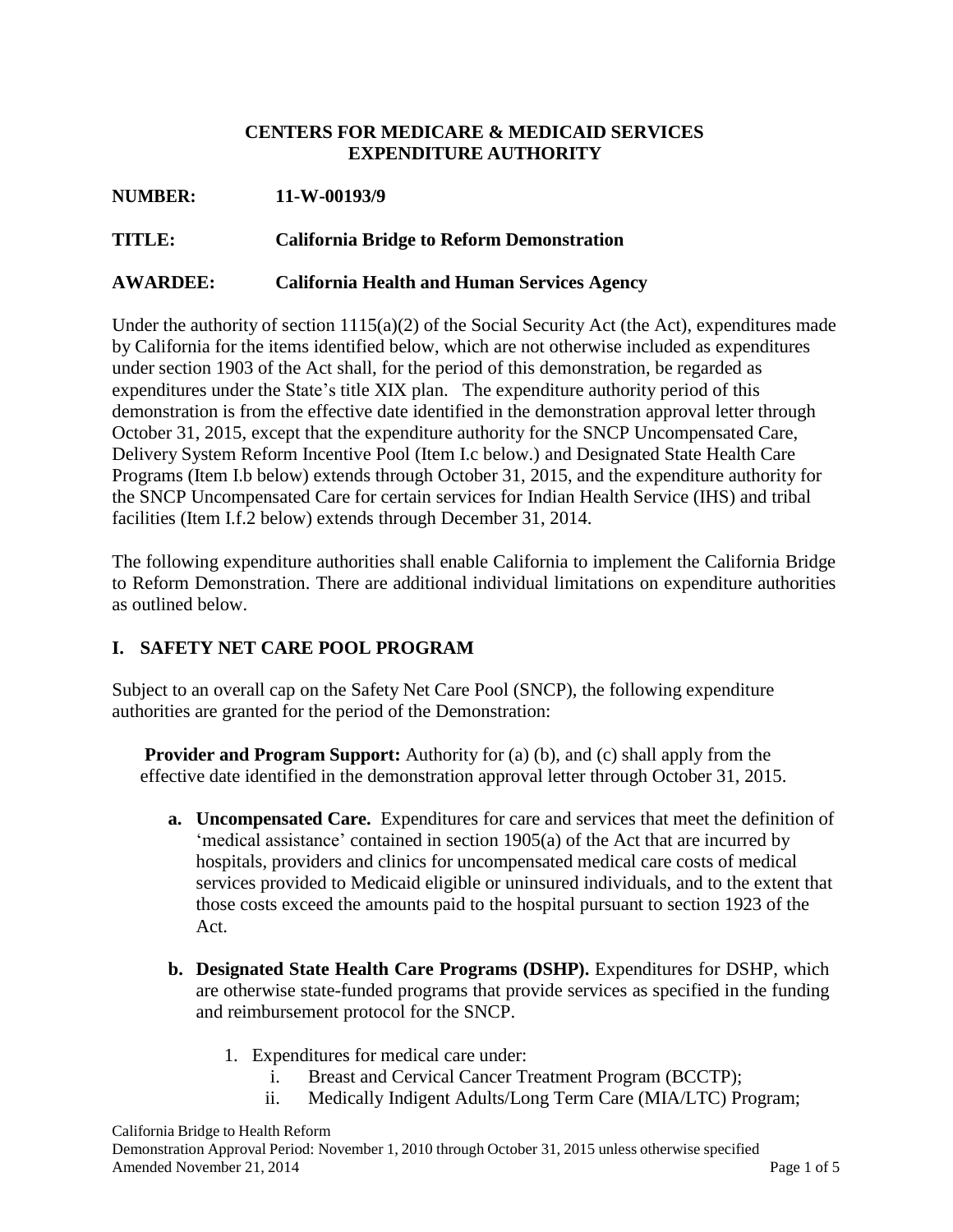- iii. California Children's Services (CCS) Program, individuals in the Medicaid State plan are excluded;
- iv. Genetically Handicapped Persons Program (GHPP);
- v. Expanded Access to Primary Care (EAPC); and
- vi. AIDS Drug Assistance Program (ADAP).
- vii. Departmental of Developmental Services (DDS)
- viii. County Mental Health Services
- 2. Expenditures for workforce development programs related to medically disadvantaged service areas:
	- i. Office of Statewide Health Planning & Development
		- a. Song Brown HealthCare Workforce Training
		- b. Health Professions Education Foundation Loan Repayment
		- c. Mental Health Loan Assumption.
		- d. Training program for medical professionals at CA Community Colleges, CA State Universities, and the University of California.
- **c. Delivery System Reform Incentive Pool.** Expenditures for incentive payments from a Delivery System Reform Incentive Pool and from July 1, 2012, through December 31, 2013, expenditures for incentive payments for the HIV Transition Projects defined in STC 39.c.v. of the Delivery System Reform Incentive Pool.
- **d. New Health Care Coverage Initiative (HCCI) Recipient**: From July 1, 2011 through December 31, 2013, expenditures for New HCCI Recipients defined in Paragraphs 39 and 52 of the STCs who have family incomes above 133 through 200 percent of the FPL based on available funding as described in the Safety Net Care Pool STCs.
- **e. Existing Health Care Coverage Initiative (HCCI) Recipient:** From the effective date identified in the demonstration approval letter through December 31, 2013, expenditures for Existing HCCI Recipients defined in Paragraphs 39 and 52 of the STCs whose family income is above 133 through 200 percent of the FPL, based on available funding as described in the Safety Net Care Pool STCs.

#### **f. Uncompensated care for Indian Health Service (IHS) and tribal facilities:**

Expenditures for supplemental payments to participating IHS and tribal facilities to take into account the burden of:

1) uncompensated primary care services furnished to uninsured individuals with incomes up to 133 percent of the Federal Poverty Line (FPL) who are not enrolled in a Low-Income Health Program (LIHP);and

2) uncompensated services for which Medi-Cal coverage was eliminated by SPA 09- 001, furnished to such uninsured individuals and to individuals enrolled in the Medi-Cal program.

Computation of such payments shall be based on the applicable published IHS encounter rate.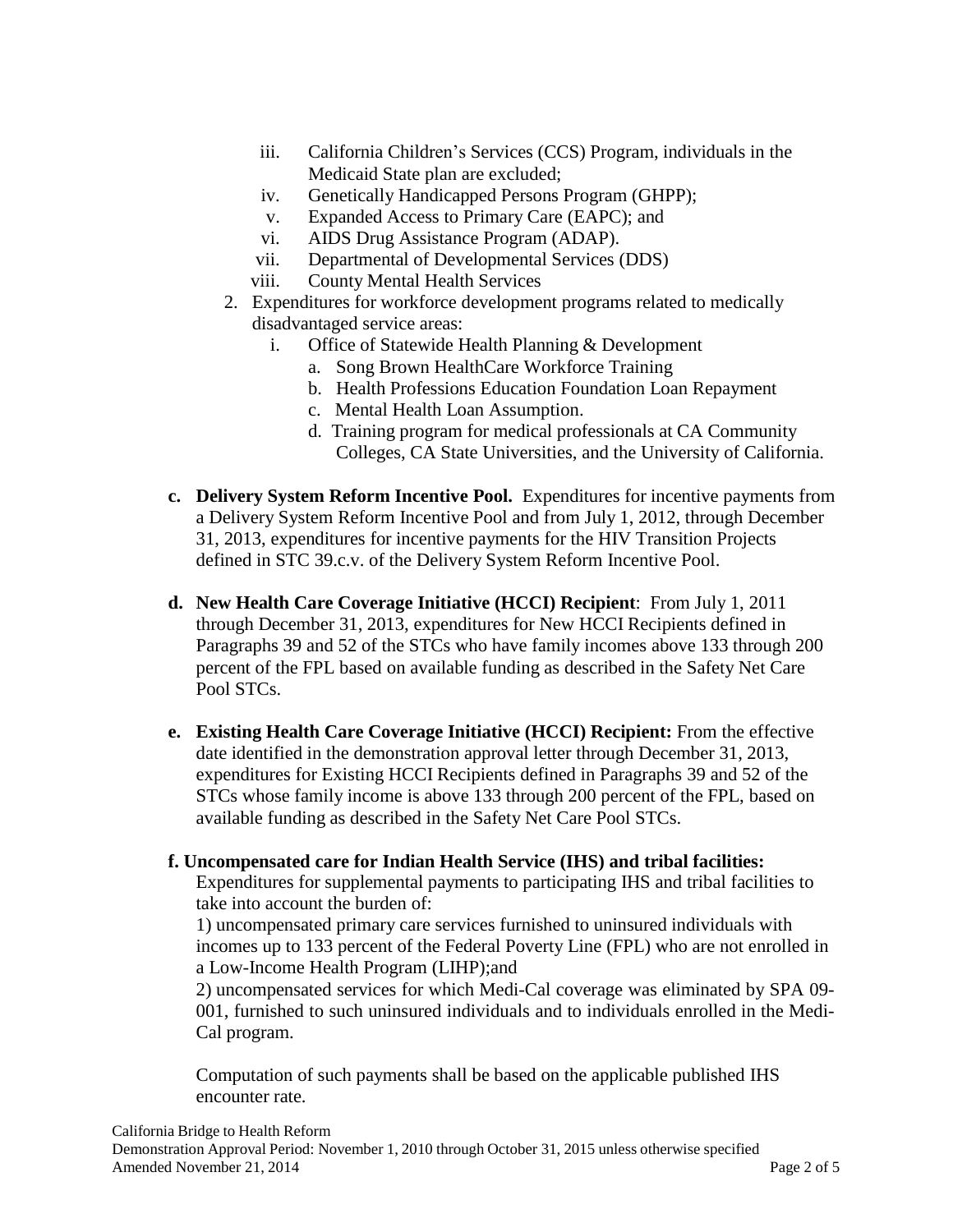## II. **DEMONSTRATION POPULATION**

A. **New and Existing Medicaid Coverage Expansion (MCE) Recipient**: From the effective date identified in the demonstration approval letter through December 31, 2013, expenditures for medical assistance furnished to individuals who meet county residency requirements of a participating county, U.S. citizenship or qualified alien requirements, are not eligible for Medicaid or CHIP, are not pregnant, are between 19 and 64 years of age, have family incomes at or below a county-established standard that shall not exceed 133 percent of the FPL.

B. **Healthy Family Program (HFP) Transition Children and New Enrollees:** Effective January 1, 2013 through no later than December 31, 2013, expenditures for medical assistance furnished to uninsured children with family income up to 250 percent of the FPL not otherwise eligible under the state plan who are either: a) transition children previously enrolled in the state's separate CHIP who meet the conditions for phased-in enrollment in the demonstration population described in Section XVIII.E of the STCs; or b) new enrollees who would otherwise meet the eligibility criteria for enrollment in the state's approved separate CHIP.

## III. **Expenditures Related to Delivery Systems for the Low Income Health Populations.**

- A. Expenditures under contracts with county-based delivery systems that do not meet the requirements in section 1903(m)(2)(A) of the Act regarding managed care organizations (MCOs), specified below. The county-based delivery systems providing services under this demonstration shall meet all requirements of section 1903(m)(2)(A) except the following:
	- 1. Section  $1903(m)(2)(A)(vi)$  insofar as it requires compliance with section  $1932(a)(4)$ of the Act regarding the ability of enrollees to disenroll from a managed care entity. Enrollees' right to disenroll from a county-based delivery system will be restricted to the conditions detailed within STC paragraph 66 entitled "Disenrollment of Recipients."
	- 2. Section  $1903(m)(2)(A)(xii)$  but only insofar as it requires compliance with section  $1932(a)(3)(A)$  in counties without health-insuring organizations by offering a choice of at least two managed care organizations to enrollees. Enrollees shall have a choice of at least two primary care providers, and may request change of primary care provider at least at the times described in Federal regulations at 42 CFR 438.56(c).
	- 3. Section  $1903(m)(2)(A)(xii)$  but only insofar as it requires compliance with section 1932(b)(2) regarding payment of emergency services furnished by non-contracted providers. Payments made by county-based delivery systems for out-of-network emergency services may differ from the requirements in statute.
	- 4. Section 1903(m)(2)(A)(xii) but only insofar as it requires compliance with section 1932(b)(5) regarding network adequacy. The State will be required to ensure that county-based delivery systems comply with the network adequacy requirements set forth in the STCs.
	- 5. Section 1903(m)(2)(A)(xii) but only insofar as it requires compliance with section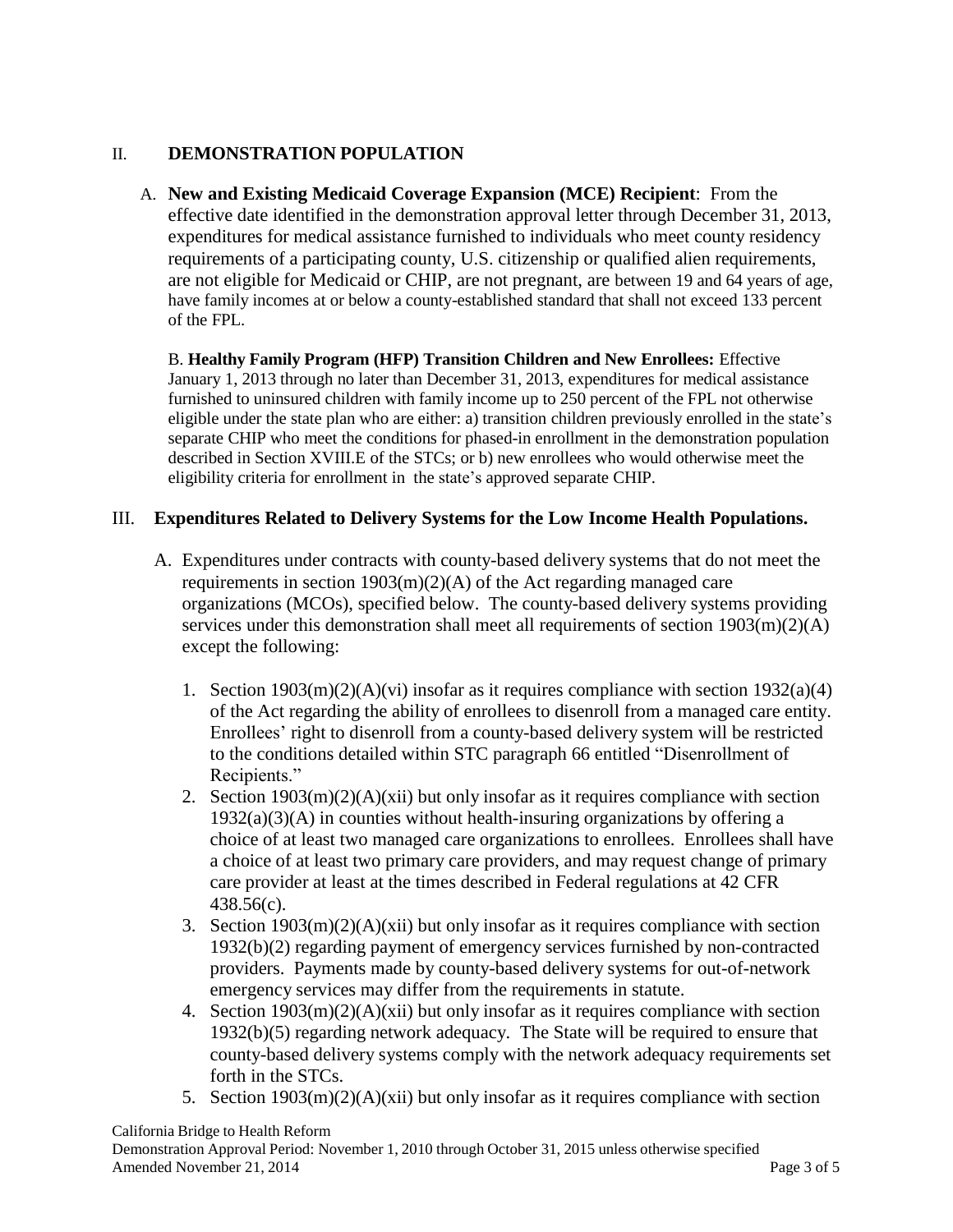1932(c)(1) and Federal regulations at 42 CFR 438.200-204 regarding development of a State quality strategy. The State will not be required to develop a quality strategy but will be required to ensure that county-based delivery systems comply with the standards and requirements set forth in the STCs.

- 6. Section  $1903(m)(2)(A)(xii)$  but only insofar as it requires compliance with section 1932(c)(2) regarding an external independent review of managed care activities. The State will not be required to provide for an external quality review of countybased delivery systems.
- 7. Section 1903(m)(2)(A)(xii) but only insofar as it requires compliance with section 1932(d)(2) regarding marketing restrictions. The county-based delivery systems do not have to comply with the limitations on marketing activities.

## IV. **Expenditures Related to Community Based Adult Services (CBAS) and Enhanced Case Management (ECM).**

- A. CBAS Benefits From April 1, 2012 through August 31, 2014, expenditures for CBAS services furnished to individuals who meet the level of care or other qualifying criteria.
- B. ECM Benefits From April 1, 2012 through August 31, 2014, expenditures for ECM services furnished to individuals who meet the level of care or other qualifying criteria.

## **V. Expenditures Related to the Drug Medi-Cal Organized Delivery System (DMC-ODS)**

A. DMC-ODS –expenditures not otherwise eligible for Federal Financial Participation may be claimed for covered services furnished to DMC-ODS beneficiaries who are residents in facilities that meet the definition of an Institution for Mental Disease. These facilities include, but are not limited to, Free Standing Psychiatric treatment centers, Chemical Dependency Recovery Hospitals, and DHCS licensed residential facilities for residential treatment, and withdrawal management services.

# **Title XIX Requirements not Applicable**

All requirements of the Medicaid program expressed in law, regulation, and policy statement, not expressly identified as not applicable in the list below, shall apply to expenditures for the Low Income Health (HCCI and MCE) populations.

## **1. Reasonable Promptness Section 1902(a)(8) only waived for purposes below**

To enable individual counties to cap enrollment and maintain waiting lists for applicants.

# **2. Amount, Duration, and Scope of Services** Section 1902(a)(10)(B)

To enable California to vary the level of benefits to individuals within each demonstration population by county and to provide benefit packages in the Low Income Health program that differ from the state Plan benefit package and vary among the Low Income Health